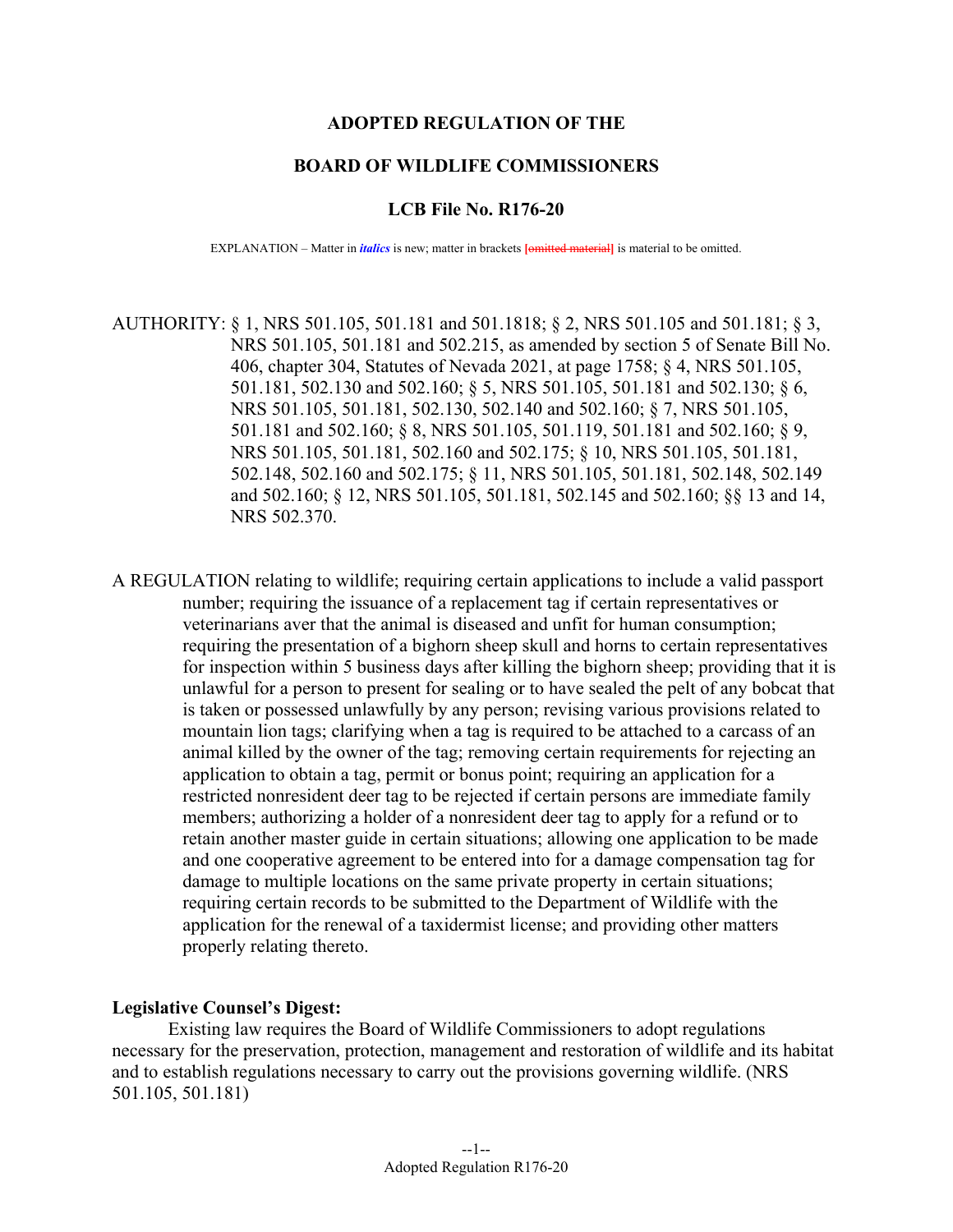Existing regulations require an application for the initial issuance of a license, tag, permit or other licensing document to contain certain information, including the applicant's social security number or, if the applicant is a citizen of a country other than the United States, the passport number issued to the applicant by that country. (NAC 502.199) **Section 2** of this regulation requires that, if the applicant is a citizen of a country other than the United States, the application must include the valid passport number issued to the applicant by that country.

If any person who possesses a tag to hunt a big game mammal kills an animal that is believed to be diseased and unfit for human consumption, existing law requires the person to place his or her tag on the carcass in the manner provided by law and regulation and to provide the whole carcass for inspection by an authorized representative of the Department of Wildlife or by a veterinarian. If the carcass is diseased and unfit for human consumption, the holder of the tag is entitled to receive at no charge another tag as a replacement. (NRS 502.215, as amended by section 5 of Senate Bill No. 406, chapter 304, Statutes of Nevada 2021, at page 1758) Existing regulations require the Department to issue such a replacement tag if a biologist or game warden of the Department or a veterinarian avers on the affidavit of diseased big game that the animal is diseased. (NAC 502.321) **Section 3** of this regulation requires the issuance of such a replacement tag if the biologist or game warden or veterinarian avers on the affidavit of diseased big game that the animal is diseased and unfit for human consumption.

Existing law requires, in addition to the regular hunting licenses that are issued, additional licenses that are known as tags to be issued for a person to hunt bighorn sheep. (NRS 502.130) Existing law authorizes the Commission to adopt any regulations necessary relative to the manner of attaching such tags. (NRS 502.160) Existing regulations require a person who kills a ram to, within 5 days after killing it, personally present the skull and horns of the animal to a representative of the Department for: (1) inspection; and (2) attachment of a seal to one of the horns. (NAC 502.345) **Section 4** of this regulation requires a person to personally present the skull and horns of the bighorn sheep to a representative of the Department within 5 business days after killing it.

Existing regulations require any person who kills a bobcat to, within 10 days after the close of the season: (1) present the pelt for inspection by and give the lower jaw to a representative of the Department; (2) have the Department's seal affixed to the pelt; and (3) complete a report of the killing. Existing regulations provide that it is unlawful for a person to present for sealing or to have sealed in this State the pelt of any bobcat taken in another state. (NAC 502.347) **Section 5** of this regulation additionally provides that it is unlawful for a person to present for sealing or to have sealed in this State the pelt of any bobcat taken or possessed unlawfully by any person.

Existing law requires, in addition to the regular hunting licenses that are issued, additional licenses that are known as tags to be issued for a person to hunt mountain lions. (NRS 502.130) Existing regulations provide that any resident of Nevada or nonresident is eligible to obtain not more than two mountain lion tags in any year. Existing regulations provide how such tags may be purchased and used and when such tags expire. (NAC 502.370) **Section 6** of this regulation additionally requires the tag to be purchased by: (1) the holder of the mountain lion tag; or (2) if a child under the age of 18 is applying for the mountain lion tag, the child or the parent or guardian of the child.

Existing law authorizes the Commission to limit the number of tags to be used in a management area. (NRS 502.130) Existing law requires the Department to designate the electronic and paper forms of the tag and requires each tag to show the game for which it may be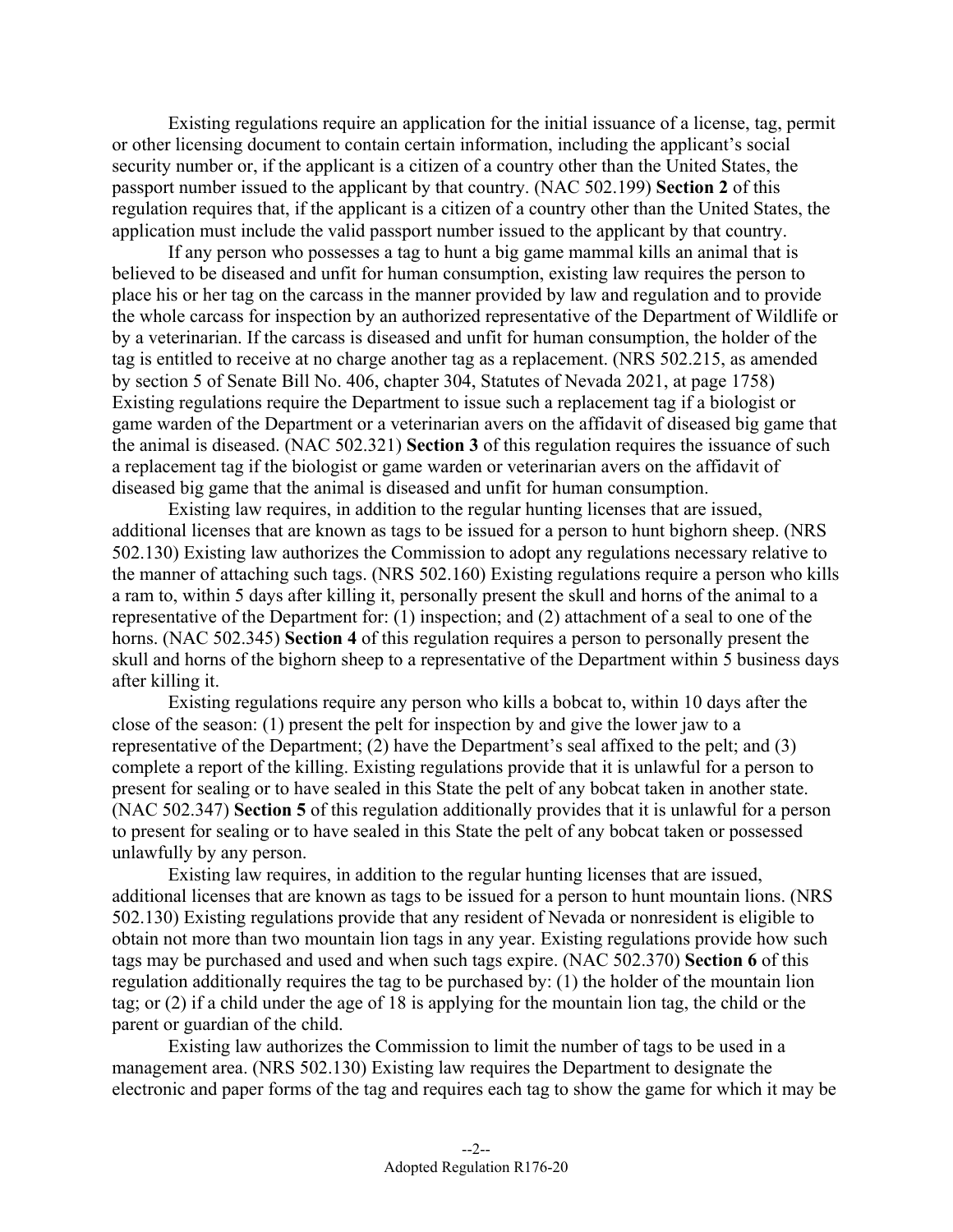used, the year and, whenever necessary, the management area in which it may be used. (NRS 502.160, as amended by section 4 of Senate Bill No. 406, chapter 304, Statutes of Nevada 2021, at page 1757) Existing regulations authorize the use of mountain lion tags in any management unit or group of management units in Nevada during the open season for mountain lions. (NAC 502.370) **Section 6** provides that the mountain lion tag may be used in any management unit or group of management units in Nevada that are open for the hunting of mountain lions.

Existing regulations require a person who harvests a mountain lion to, within 72 hours after harvesting it, personally present the skull and hide to a representative of the Department for inspection. (NAC 502.370) **Section 6** requires a person who harvests a mountain lion to, within 5 business days after harvesting it, personally present the unfrozen skull with the jaws propped open and the unfrozen pelt in its entirety to a representative of the Department for inspection. **Sections 1 and 8** of this regulation make conforming changes to reference the pelt of a mountain lion instead of the hide of a mountain lion. **Section 6** additionally requires a person who harvests a mountain lion to, within 5 business days after harvesting it, provide certain records to the Department, as specified by the Department.

Existing law prohibits a person from willfully possessing any mountain lion that was unlawfully killed if: (1) the person knows the animal was killed unlawfully; or (2) the circumstances should have caused a reasonable person to know that the animal was killed unlawfully. (NRS 501.376) Existing regulations provide additional actions that are unlawful for any person to perform in regards to mountain lions. (NAC 502.370) **Section 6** provides that it is unlawful for any person to possess, capture, injure, drug, rope, trap, snare or otherwise harm or transport a live mountain lion unless authorized by statute or regulation. **Section 6** additionally provides that it is unlawful to: (1) provide a false statement in reporting the harvesting of a mountain lion; (2) participate in a canned hunt; or (3) release a mountain lion for the purpose of a canned hunt after previously capturing and confining the mountain lion for a period of time.

Existing law provides that, unless otherwise specified by the Commission in regulation, it is unlawful to hunt big game mammals in any manner other than with a rifle or with a longbow and arrow. (NRS 503.150) Existing regulations define "big game mammal" to include mountain lions. (NAC 502.020) Existing regulations authorize a person to hunt big game mammals with a firearm, crossbow or bow and arrow. (NAC 503.142, 503.143, 503.144) Existing regulations require that if a mountain lion is accidentally trapped or killed, the person trapping or killing the mountain lion must report the trapping or killing within 48 hours to a representative of the Department. (NAC 502.370) **Section 6** clarifies that a mountain lion may not be taken with a trap, snare or other trapping device unless authorized by the Department. **Section 6** sets forth the manner in which a mountain lion must be released if it is trapped and is alive and requires that a mountain lion be disposed of in accordance with the instructions of the representative of the Department if it is killed.

**Section 6** provides that the provisions of **section 6** do not apply to a person who: (1) is acting within the scope of his or her official duties and who is an employee of certain governmental entities; or (2) holds a scientific permit for the collection or possession of a mountain lion and is complying with the terms and conditions of the scientific permit.

Existing law authorizes the Commission to adopt any regulations necessary relating to the manner of attaching tags. (NRS 502.160) Existing regulations require the owner of a tag or permit to firmly attach the tag to the carcass of an animal killed by the owner, at or before the time he or she first reaches his or her means of transportation or camp. (NAC 502.400) **Section 7**  of this regulation clarifies that the tag or permit must be firmly attached to the carcass at or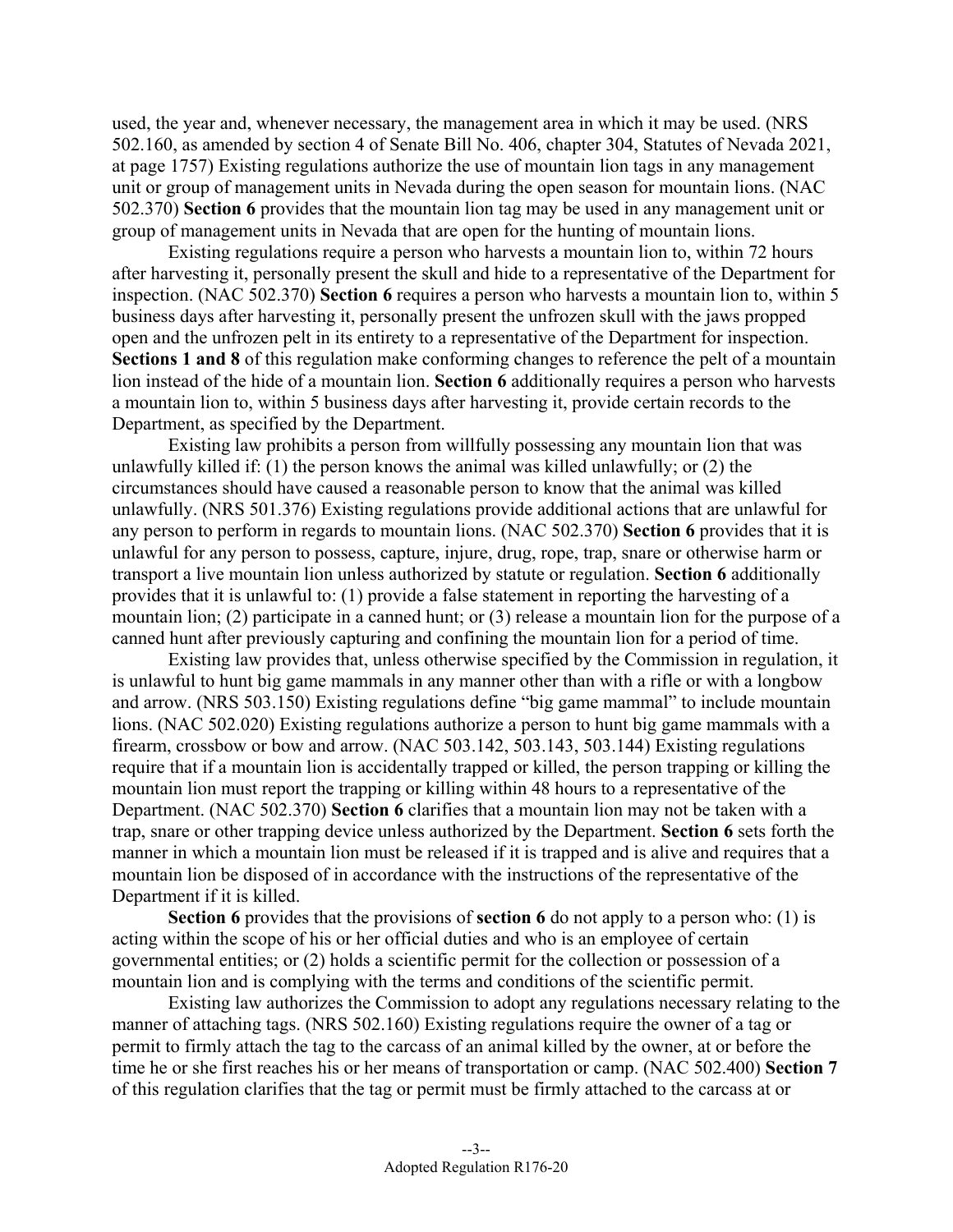before the time he or she reaches his or her means of transportation or camp, whichever he or she reaches first.

Existing regulations require the Department to reject an application to obtain a tag, permit or bonus point if the applicant fails to specify or incorrectly specifies the number of his or her hunting license or his or her combination hunting and fishing license, unless the number exists in the records of the Department. (NAC 502.418) **Section 9** of this regulation removes this requirement for the rejection of such an application.

Existing law requires a person who wishes to apply for a restricted nonresident deer tag to complete an application, pay certain fees and meet certain other requirements. Existing law authorizes a licensed master guide to complete the application for an applicant. (NRS 502.148) Existing regulations require the Department to reject an application for a restricted nonresident deer tag or to prohibit a person from submitting the application in certain situations, including if the applicant and the master guide named in the application are the same person. (NAC 502.4235) **Section 10** of this regulation requires the Department to reject an application for a restricted nonresident deer tag or to prohibit a person from submitting the application if the applicant and the licensed master guide or the applicant and a subguide associated with the deer hunt are immediate family members.

 for such an application for a refund or retention of a new master guide if the original master Existing regulations authorize the holder of a restricted nonresident deer tag to apply to the Department for a refund or to retain a new master guide if the original master guide of the holder of the tag: (1) dies; (2) is no longer able to provide guide services due to medical reasons; (3) is no longer able to provide guide services because he or she has failed to renew his or her master guide license; or (4) is no longer able to provide guide services due to his or her master guide license being revoked. (NAC 502.4238) **Section 11** of this regulation additionally allows guide of the holder of the tag is no longer able to provide guide services due to: (1) his or her master guide license being suspended or denied; or (2) the master guide not possessing a valid special use permit required by the federal land management agency having jurisdiction within the wildlife management area or unit in which the master guide seeks to provide guide services.

Existing law authorizes an owner, lessee or manager of private land in this State to apply to the Department for the issuance to him or her of one or more deer or antelope tags as compensation for damage caused by deer or antelope to the private land of the person or to any improvements on the private land. Existing law requires the Department to review the application and authorizes the Department to conduct any investigation it deems appropriate. (NRS 502.145) Existing regulations require a separate application to be made, and a separate cooperative agreement to be entered into, for each request for deer or antelope compensation tags with regard to each separate location on the property. (NAC 502.4246) **Section 12** of this regulation provides that if the Department is able to conduct an investigation at each separate location on the same day or consecutive days, an applicant is authorized to submit a request for damage compensation tags for multiple locations on the same application and one cooperative agreement may be entered into for the multiple locations.

Existing law requires a license to practice taxidermy before any person may perform taxidermal services. Existing law requires the Department to issue annual taxidermy licenses to applicants who: (1) satisfy the requirements established by the Department; and (2) pay a fee. (NRS 502.370) Existing regulations provide that an annual taxidermist license expires on June 30 of each year and requires an application for the renewal of a taxidermist license to be received by the Department on or before June 30. (NAC 502.440) Existing regulations require a licensed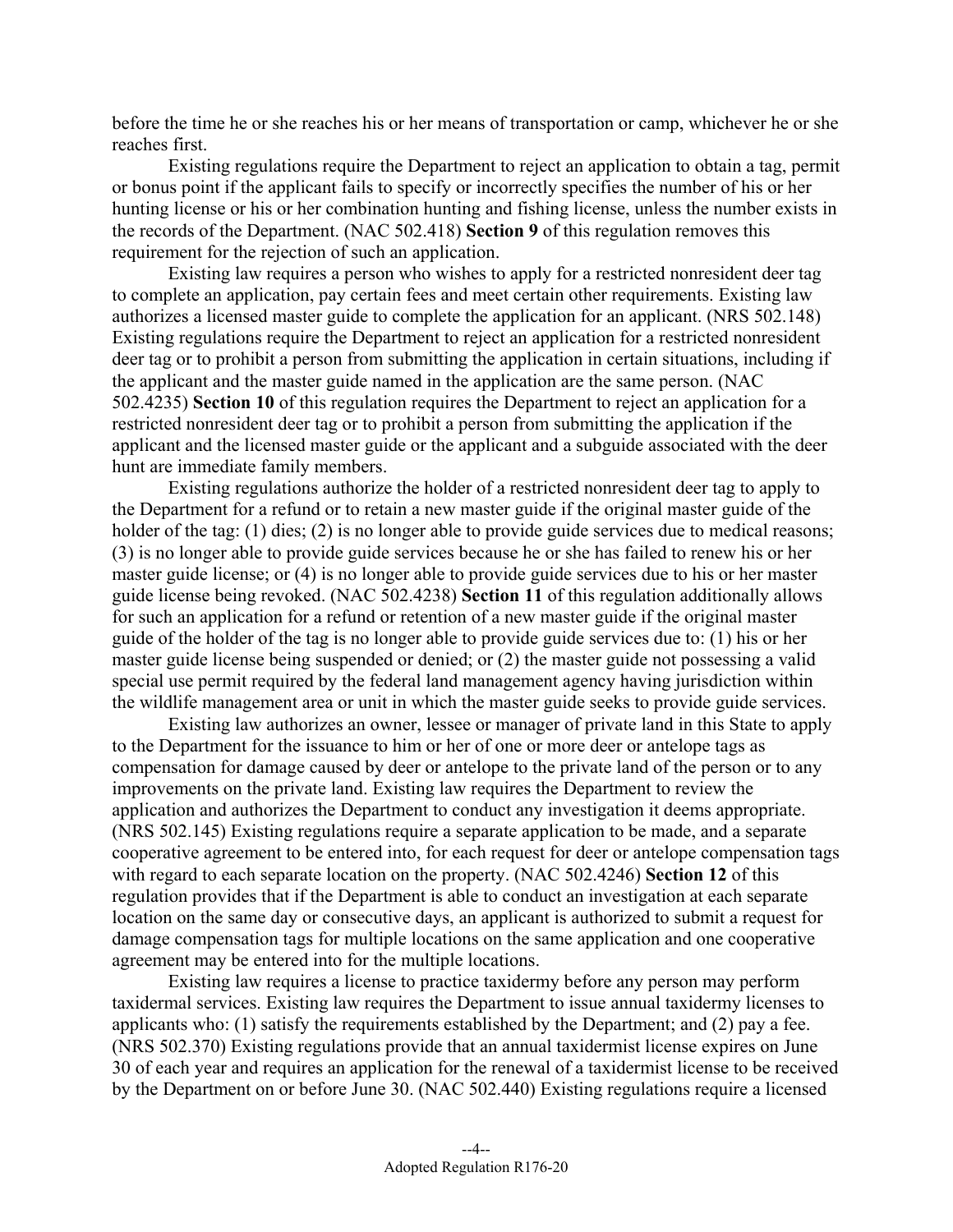taxidermist to maintain certain records for each licensing year, which ends on June 30, and further requires a licensed taxidermist to submit a copy of the taxidermist's records for the previous licensing year to the Department at the end of each licensing year if the Department requires such records to be submitted. (NAC 502.455) **Section 14** of this regulation requires a licensed taxidermist to submit such records on the earlier of the date that the taxidermist submits his or her application for the renewal of his or her taxidermist license or June 30. **Section 13** of this regulation makes a conforming change.

**Section 1.** NAC 501.200 is hereby amended to read as follows:

501.200 1. A person who is convicted of a wildlife violation will be assessed demerit

points pursuant to the following schedule:

#### HUNTING AND TAKING

|                                                         | <b>NRS</b> | <b>NAC</b> |          |
|---------------------------------------------------------|------------|------------|----------|
| <b>Classification of Violations</b>                     | Section    | Section    | Demerits |
|                                                         |            |            |          |
| Unlawfully shooting at a game mammal or game bird       |            |            |          |
| from an aircraft, helicopter or motor-driven vehicle or |            |            |          |
| using such a vehicle to molest, rally, stir up or drive |            |            |          |
| game mammals or game birds                              | 503.010    |            | 12       |
| Spotting or locating game mammals or game birds         |            |            |          |
| from an aircraft or helicopter and communicating that   |            |            |          |
| information to a person on the ground for the purpose   |            |            |          |
| of hunting                                              | 503.010    |            | 12       |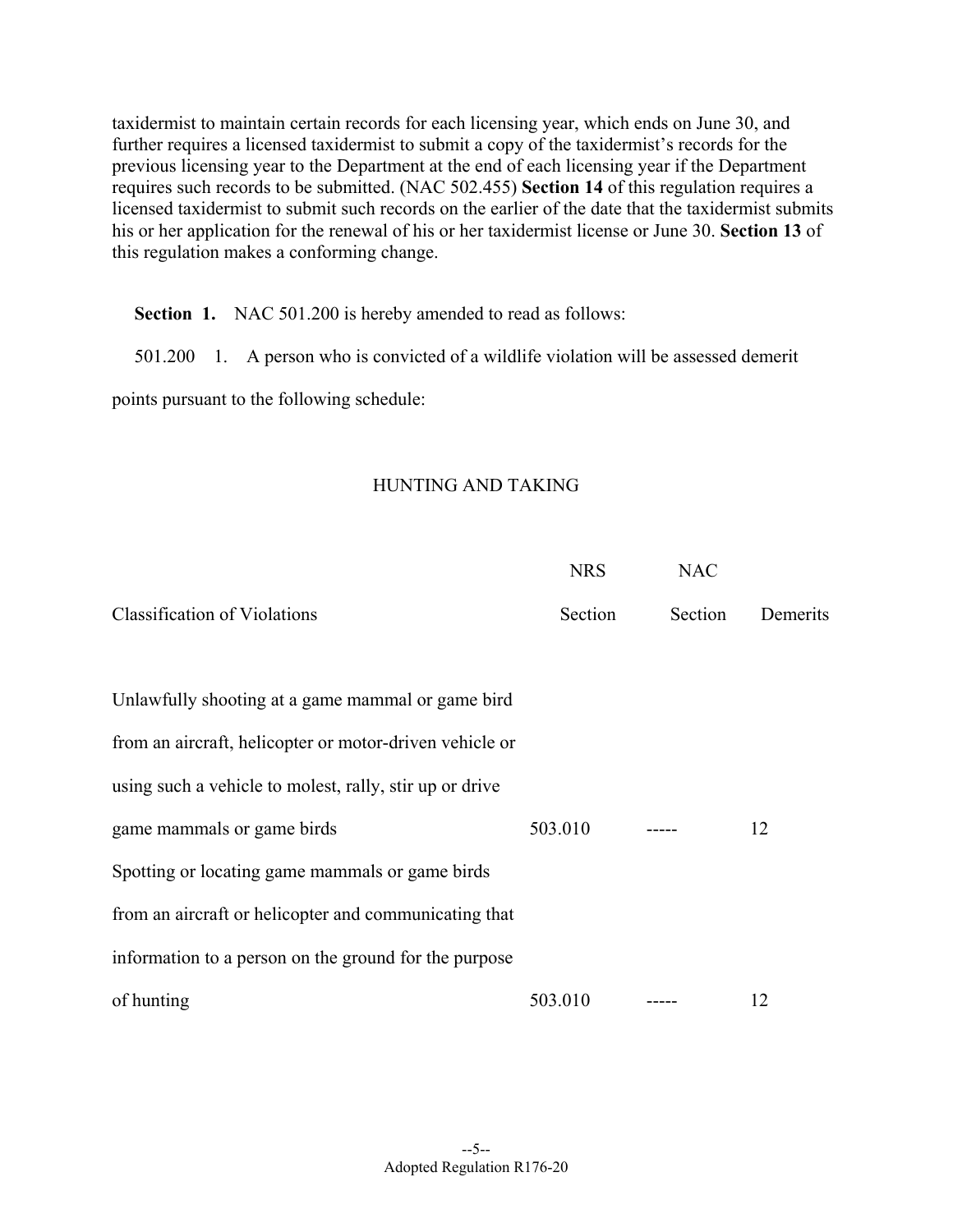## HUNTING AND TAKING

|                                                           | <b>NRS</b> | <b>NAC</b> |          |
|-----------------------------------------------------------|------------|------------|----------|
| <b>Classification of Violations</b>                       | Section    | Section    | Demerits |
| Unlawfully using information obtained in violation of     |            |            |          |
| subsection 3 of NRS 503.010 to hunt or kill game          |            |            |          |
| mammals or game birds                                     | 503.010    |            | 12       |
| Unlawfully using a helicopter to transport game,          |            |            |          |
| hunters or hunting equipment                              | 503.010    |            | 12       |
| Unlawfully killing or attempting to kill birds or animals |            |            |          |
| from an aircraft                                          | 503.005    |            | 12       |
| Unlawfully using an aircraft, balloon, unmanned aerial    |            |            |          |
| vehicle or satellite to locate or observe big game        |            |            |          |
| mammals, game birds or fur-bearing mammals for the        |            |            |          |
| purpose of hunting                                        | 501.385    | 503.148    | 12       |
| Hunting or taking an endangered species without a         |            |            |          |
| special permit                                            | 503.585    | 503.093    | 12       |
| Unlawfully killing, destroying, wounding, trapping or     |            |            |          |
| injuring bald eagles or golden eagles                     | 503.610    |            | 12       |
| Unlawfully taking bald eagles or golden eagles            | 503.620    |            | 12       |
| Taking twice the legal limit or more of big game          |            |            |          |
| mammals                                                   | 501.385    |            | 12       |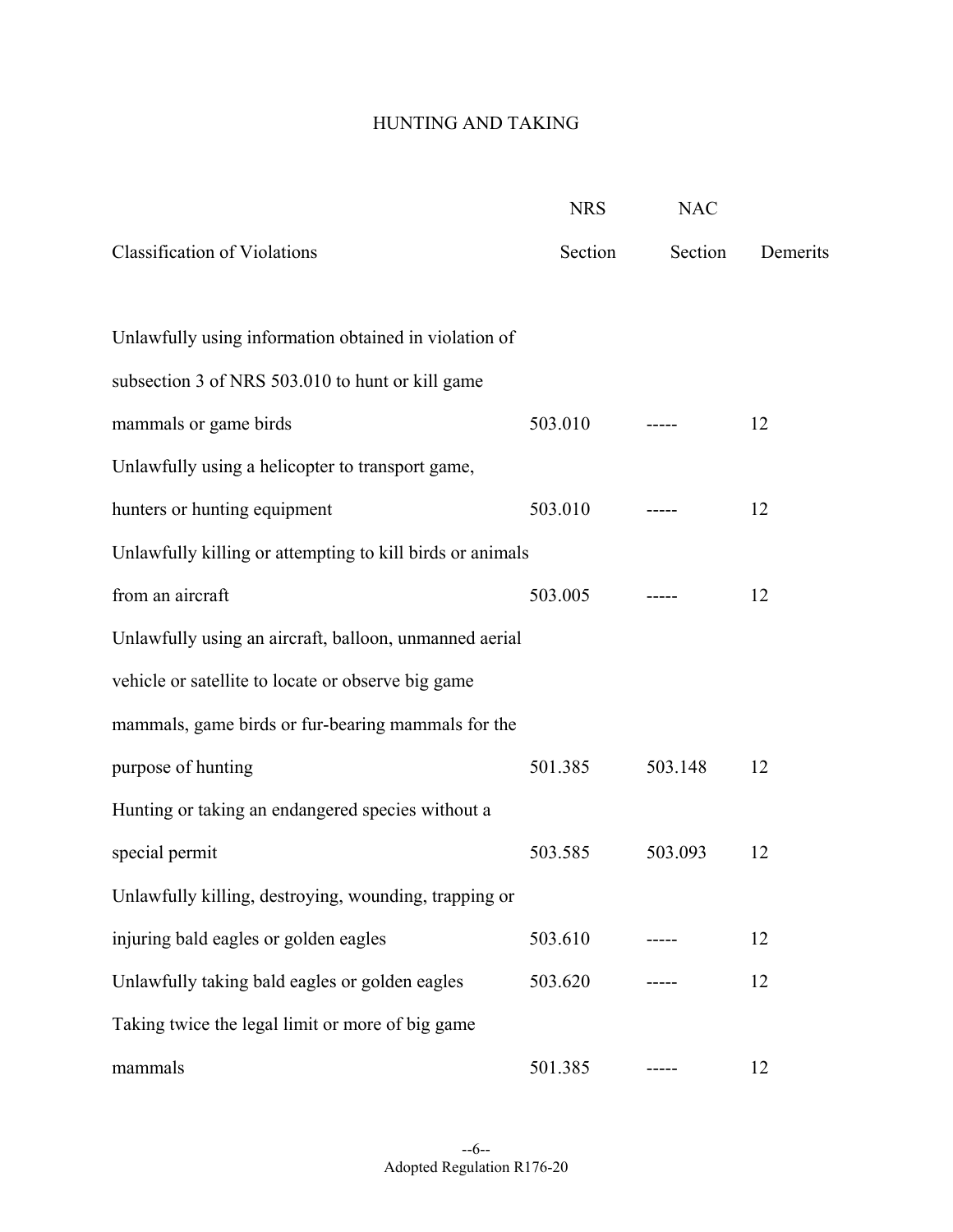## HUNTING AND TAKING

|                                                      | <b>NRS</b> | <b>NAC</b> |          |
|------------------------------------------------------|------------|------------|----------|
| <b>Classification of Violations</b>                  | Section    | Section    | Demerits |
| Hunting or taking a threatened species               | 501.385    | 503.093    | 9        |
| Unlawfully killing a fur-bearing mammal during the   |            |            |          |
| closed season                                        | 503.440    |            | 9        |
| Unlawfully hunting migratory waterfowl by aid of     |            |            |          |
| baiting                                              | 501.385    | 503.180    | 6        |
| Hunting big game mammals during the closed season    | 503.090    |            | 6        |
| Hunting fur-bearing mammals during the closed season |            |            |          |
|                                                      | 501.015    |            | 6        |
| Hunting big game mammals in closed areas             | 501.385    | 504.340    | 6        |
| Hunting fur-bearing mammals in closed areas          | 501.385    | 504.340    | 6        |
| Unlawfully hunting in a privately owned wildlife     |            |            |          |
| management area                                      | 504.140    |            | 6        |
| Unlawfully hunting in a state-owned wildlife         |            |            |          |
| management area                                      | 504.143    |            | 6        |
| Hunting big game mammals or migratory waterfowl      |            |            |          |
| during prohibited hours                              | 503.140    |            | 6        |
| Unlawfully hunting game birds or game mammals with   |            |            |          |
| the aid of artificial light                          | 503.150    |            | 6        |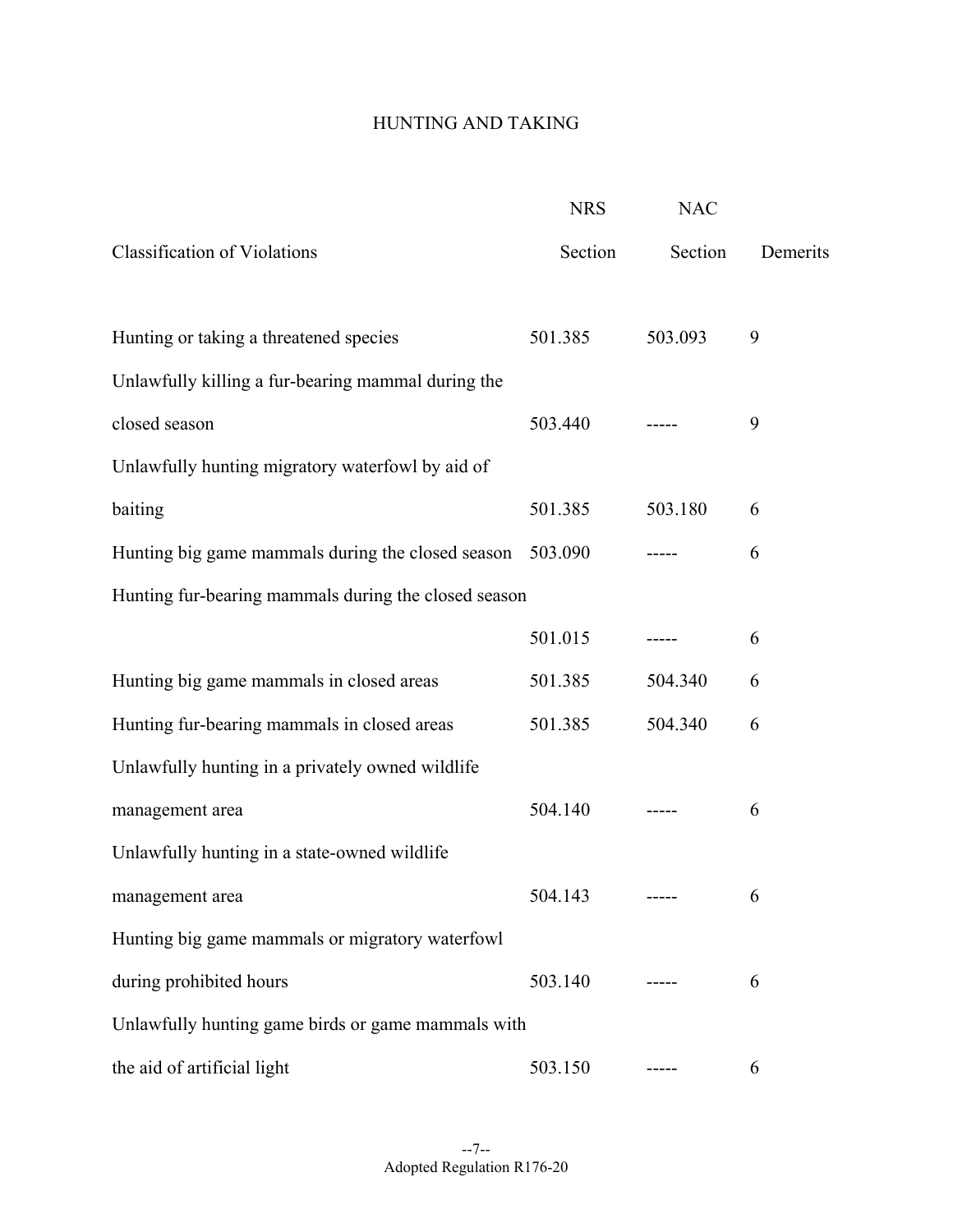## HUNTING AND TAKING

|                                                           | <b>NRS</b> | <b>NAC</b> |          |
|-----------------------------------------------------------|------------|------------|----------|
| <b>Classification of Violations</b>                       | Section    | Section    | Demerits |
| Hunting or taking a sensitive species                     | 501.385    | 503.093    | 6        |
| Hunting, trapping, possessing or selling birds of prey or |            |            |          |
| raptors without a permit                                  | 503.582    | 503.205    | 6        |
| Hunting alternative livestock                             | 503.242    |            | 6        |
| Taking a game mammal of a prohibited age or with          |            |            |          |
| prohibited physical characteristics                       | 501.385    |            | 6        |

#### UNLAWFUL POSSESSION

|                                                   | <b>NRS</b> | <b>NAC</b> |          |
|---------------------------------------------------|------------|------------|----------|
| Classification of Violations                      | Section    | Section    | Demerits |
| Unlawfully possessing big game mammals during the |            |            |          |
| closed season                                     | 503.030    |            | 12       |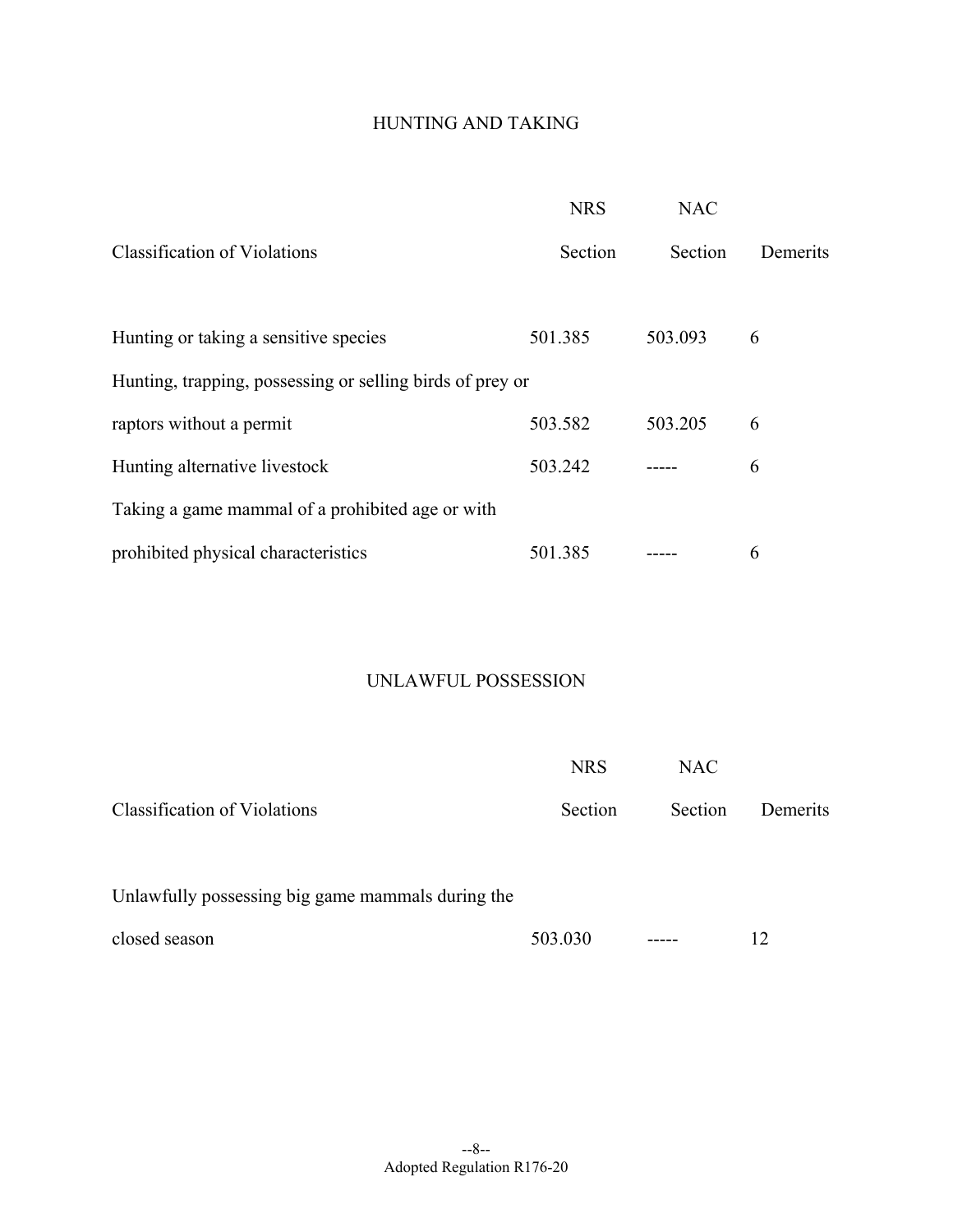## UNLAWFUL POSSESSION

|                                                                    | <b>NRS</b>         | <b>NAC</b> |          |
|--------------------------------------------------------------------|--------------------|------------|----------|
| <b>Classification of Violations</b>                                | Section            | Section    | Demerits |
|                                                                    | 502.150, $as$      |            |          |
|                                                                    | amended by         |            |          |
|                                                                    | section 3 of       |            |          |
|                                                                    | <b>Senate Bill</b> |            |          |
|                                                                    | No. 406,           |            |          |
|                                                                    | chapter 304,       |            |          |
|                                                                    | <b>Statutes of</b> |            |          |
| Possessing a big game mammal or parts thereof without Nevada 2021, |                    |            |          |
| [an attached or validated] the correct tag                         | at page 1757 ----- |            | 9        |
| Possessing twice the legal limit or more of game birds             |                    |            |          |
| or game mammals, other than big game                               | 501.385            |            | 9        |
| Possessing twice the legal limit or more of game fish              | 501.385            |            | 9        |
| Unlawfully possessing a fur-bearing mammal during                  |                    |            |          |
| the closed season                                                  | 503.030            |            | 9        |
| Possessing game birds or game mammals, other than                  |                    |            |          |
| big game, during the closed season                                 | 503.030            |            | 6        |
| Possessing fish during the closed season                           | 503.030            |            | 6        |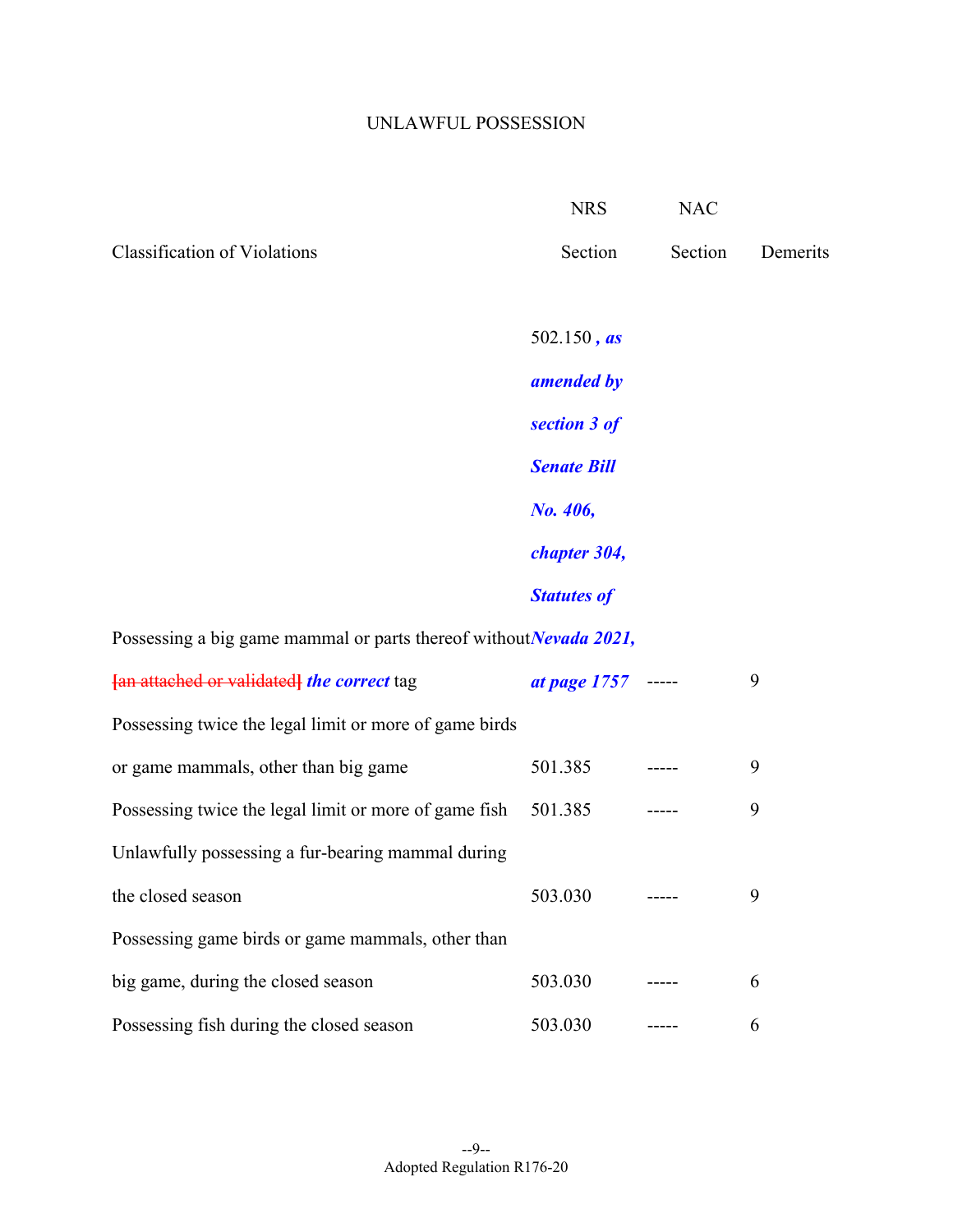### UNLAWFUL POSSESSION

|                                                            | <b>NRS</b> | <b>NAC</b> |          |
|------------------------------------------------------------|------------|------------|----------|
| <b>Classification of Violations</b>                        | Section    | Section    | Demerits |
|                                                            |            |            |          |
| Possessing game birds or game mammals, other than          |            |            |          |
| big game, in excess of the legal limit but less than twice |            |            |          |
| the legal limit                                            | 501.385    |            | 6        |
| Possessing game fish in excess of the legal limit but      |            |            |          |
| less than twice the legal limit                            | 501.385    |            | 6        |
| Possessing a species that may not legally be possessed     |            |            |          |
| without a license or permit                                | 501.385    |            | 6        |

# TAGS AND SEALS

|                                                     | <b>NRS</b> | <b>NAC</b> |          |
|-----------------------------------------------------|------------|------------|----------|
| <b>Classification of Violations</b>                 | Section    | Section    | Demerits |
| Hunting big game or wild turkey without a tag       | 502.130    |            | 9        |
| Unlawfully transferring a tag to another person     | 502.140    | 502.385    | 9        |
| Possessing or using a tag legally issued to another |            |            |          |
| person                                              | 502.140    | 502.385    | 9        |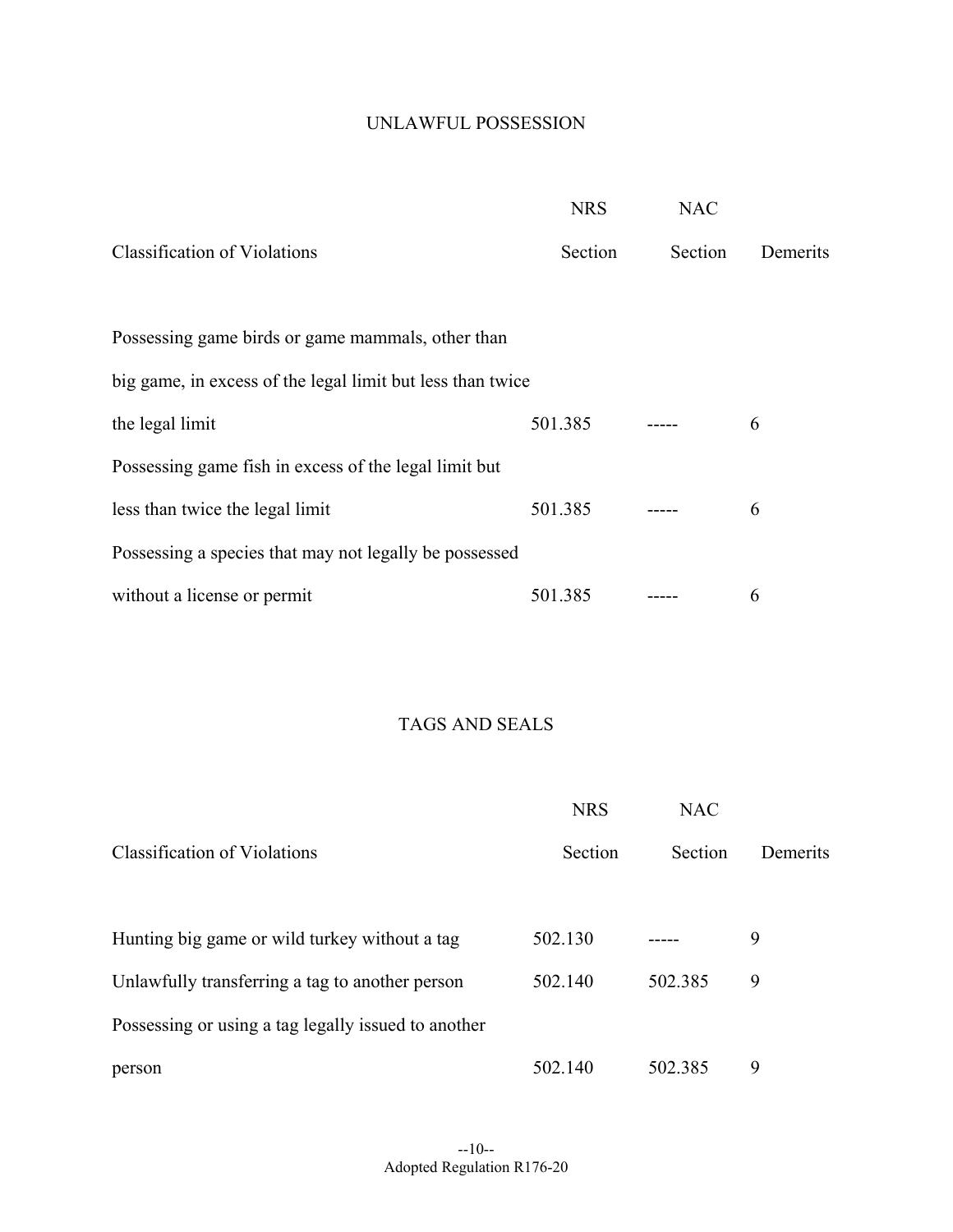# TAGS AND SEALS

|                                                               | <b>NRS</b> | <b>NAC</b> |          |
|---------------------------------------------------------------|------------|------------|----------|
| <b>Classification of Violations</b>                           | Section    | Section    | Demerits |
| Obtaining tags in excess of the legal limit                   | 502.140    | 502.331    | 9        |
| Possessing used tags or tags in excess of the legal limit     |            |            |          |
|                                                               | 502.150    |            | 9        |
| Unlawfully using a tag                                        | 502.200    |            | 9        |
| Using a tag in an improper area                               | 502.160    | 502.385    | 6        |
| Failing to punch a tag properly                               | 502.160    | 502.390    | 6        |
| Failing to attach a tag to a big game mammal in the           |            |            |          |
| manner prescribed by regulation                               | 502.160    | 502.400    | 6        |
| Hunting by a Native American off an Indian reservation        |            |            |          |
| without a tag                                                 | 502.280    |            | 6        |
| Possessing fur-bearing mammals, other than a bobcat,          |            |            |          |
| without a seal                                                | 501.385    |            | 6        |
| Possessing the pelt of a bobcat without a seal                | 501.385    | 502.347    | 6        |
| Possessing the <i>Hidel pelt</i> of a mountain lion without a |            |            |          |
| seal                                                          | 501.385    | 502.370    | 6        |
| Possessing the horns of a ram bighorn sheep without a         |            |            |          |
| seal or brand                                                 | 501.385    | 502.345    | 6        |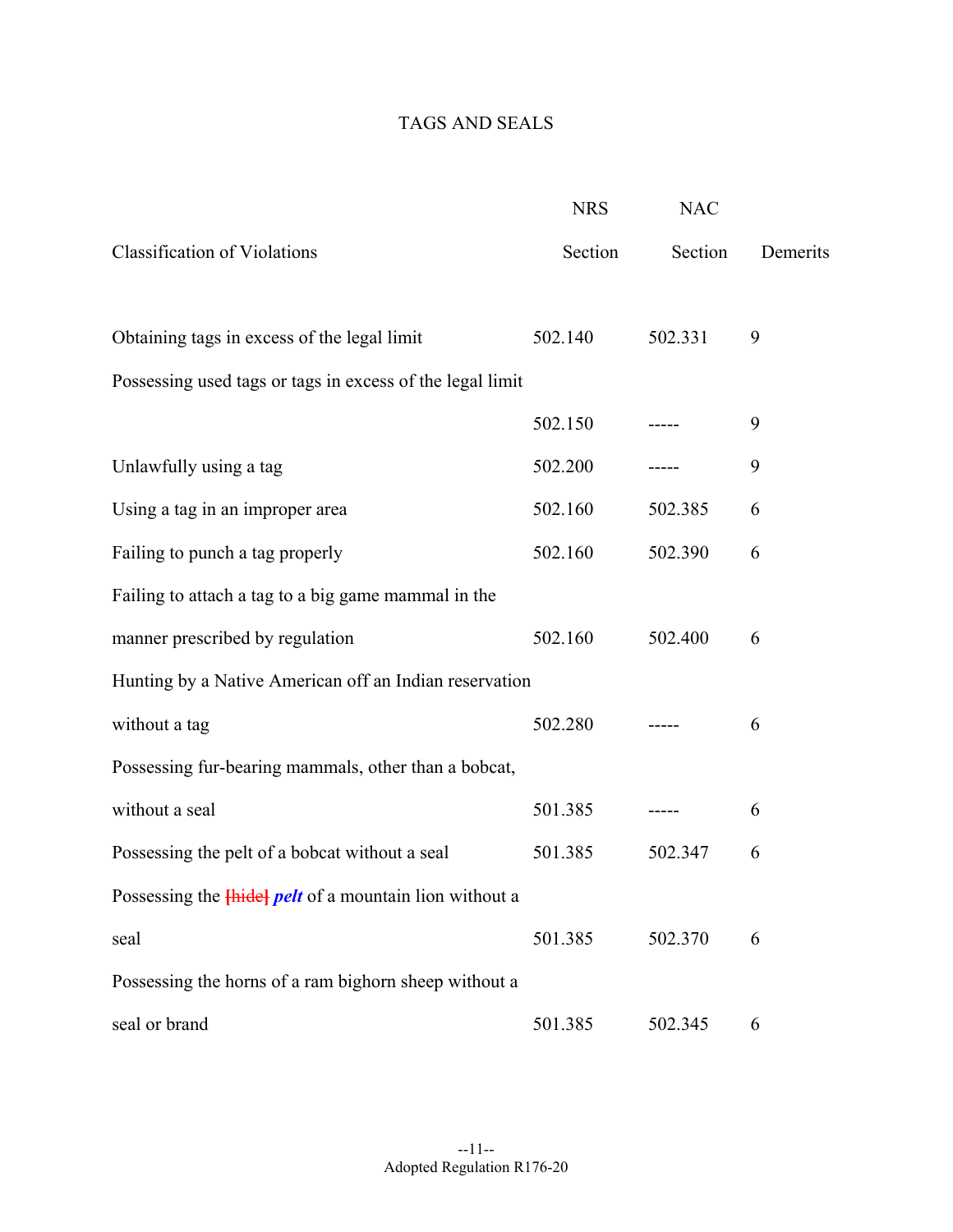## PERMITS

|                                                        | <b>NRS</b> | <b>NAC</b> |          |
|--------------------------------------------------------|------------|------------|----------|
| <b>Classification of Violations</b>                    | Section    | Section    | Demerits |
| Unlawfully importing or transporting a prohibited      |            |            |          |
|                                                        |            |            |          |
| species of wildlife without a permit or license        | 503.597    | 503.110    | 12       |
| Collecting unprotected wildlife for commercial         |            |            |          |
| purposes without a permit                              | 501.385    | 503.095    | 12       |
| Collecting live bait fish or live aquatic bait for     |            |            |          |
| commercial purposes without a permit                   | 501.385    | 503.513    | 12       |
| Collecting unprotected fish for commercial purposes    |            |            |          |
| without a permit                                       | 501.385    | 503.545    | 12       |
| Selling live bait without a permit                     | 501.379    | 503.513    | 6        |
| Conducting a field trial without a permit              | 503.200    | 503.610    | 6        |
| Conducting a dredging operation without a permit       | 503.425    | 503.810    | 6        |
| Possessing a raptor without a permit                   | 503.582    | 503.205    | 6        |
| Furnishing false information to obtain a permit        | 502.060    |            | 6        |
| Hunting swan without a swan hunt permit                |            | 502.380    | 6        |
| Transferring or giving a swan hunt permit to any other |            |            |          |
| person                                                 |            | 502.380    | 6        |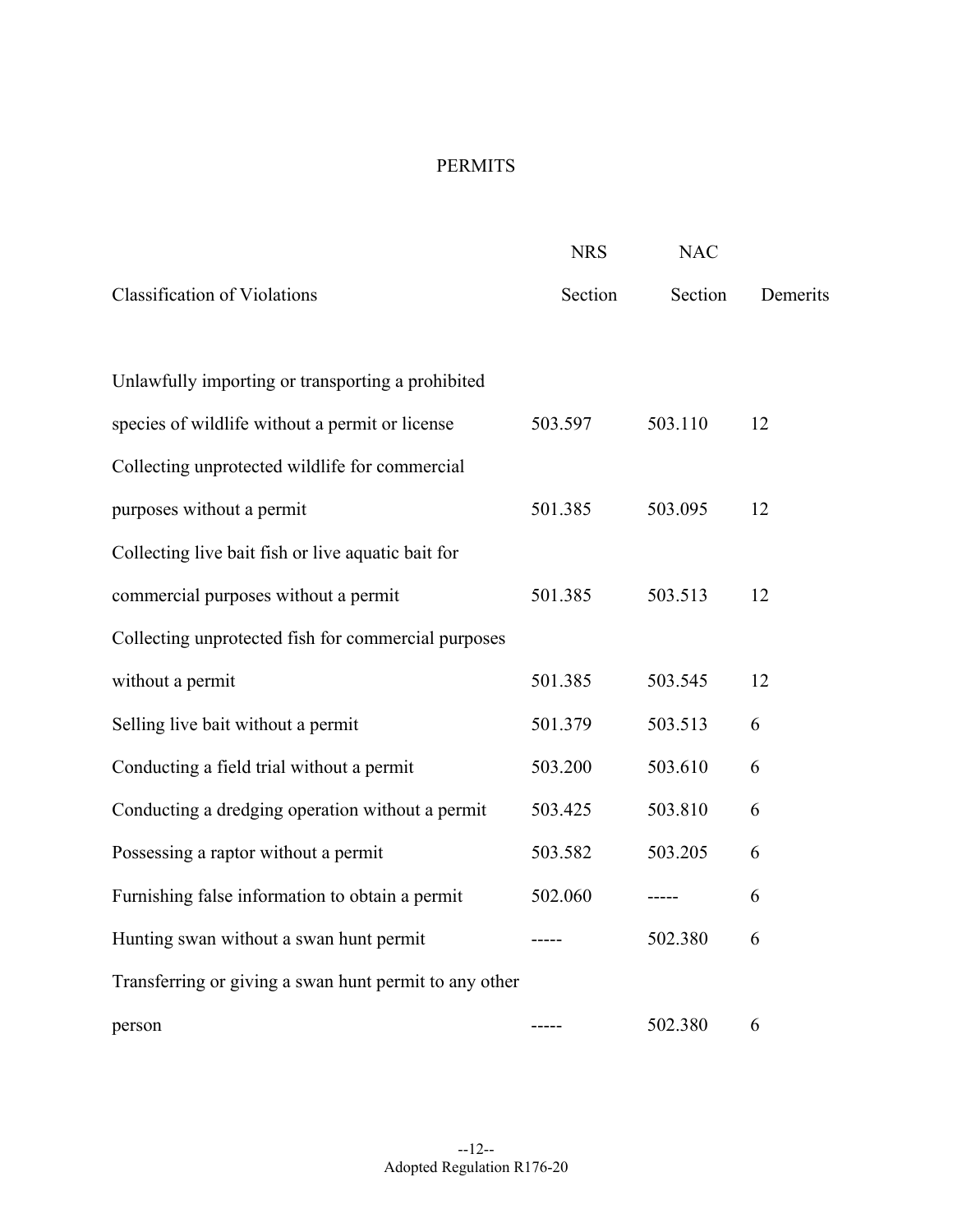## PERMITS

|                                                     | <b>NRS</b> | <b>NAC</b> |          |
|-----------------------------------------------------|------------|------------|----------|
| <b>Classification of Violations</b>                 | Section    | Section    | Demerits |
| Using or possessing a swan hunt permit issued to    |            |            |          |
| another person                                      |            | 502.380    | 6        |
| Commercial taking of crayfish, except in accordance |            |            |          |
| with a permit issued pursuant to NAC 503.540        |            |            |          |
|                                                     | 501.385    | 503.540    | 6        |
|                                                     |            |            |          |
|                                                     |            |            |          |
| <b>FISHING</b>                                      |            |            |          |
|                                                     |            |            |          |
|                                                     | <b>NRS</b> | <b>NAC</b> |          |
| <b>Classification of Violations</b>                 | Section    | Section    | Demerits |

| Fishing at a fish hatchery or other waters used for the |         |               |  |
|---------------------------------------------------------|---------|---------------|--|
| purpose of rearing or growing fish                      | 503.360 | $\frac{1}{2}$ |  |

#### MISCELLANEOUS FISH AND GAME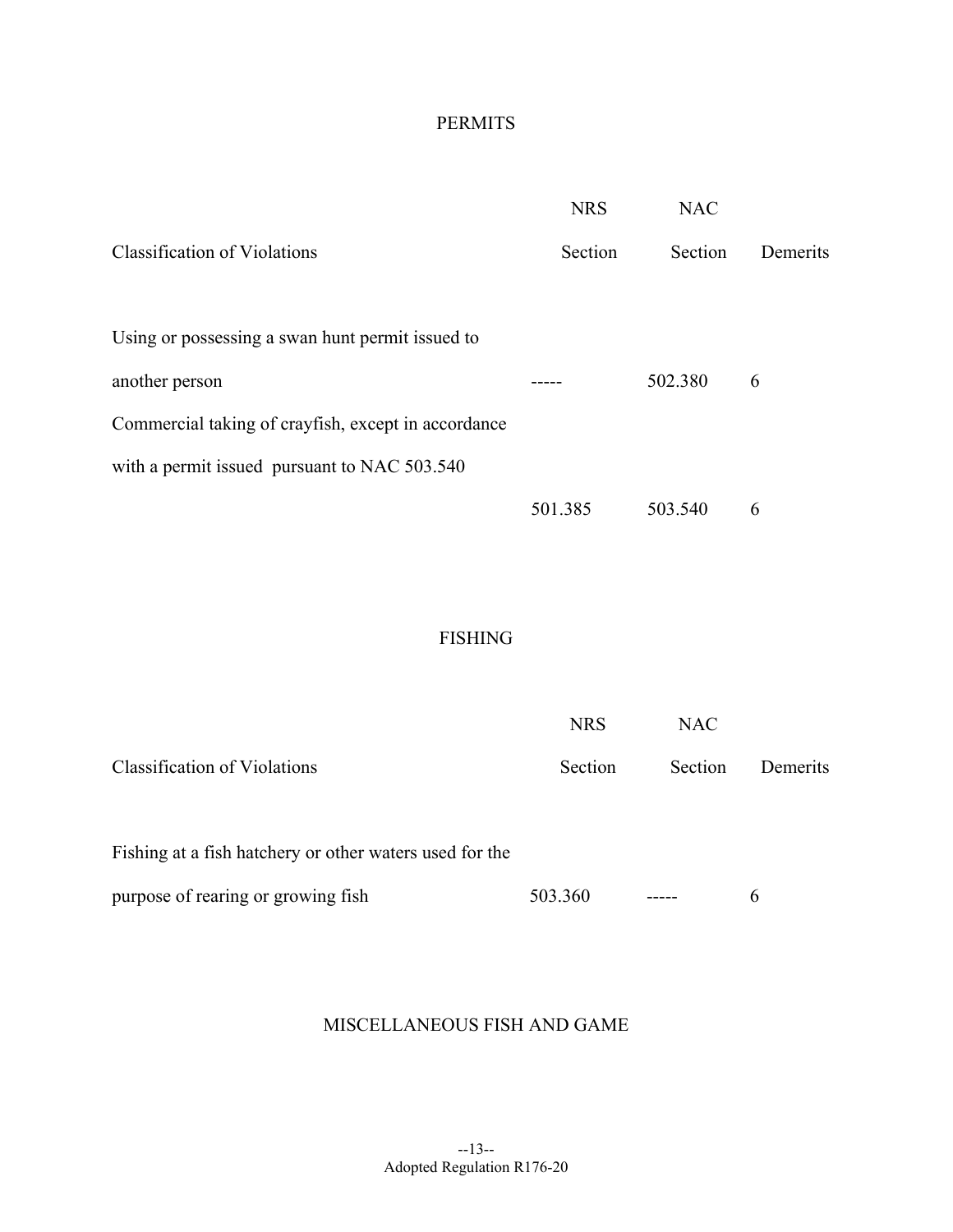|                                                          | <b>NRS</b> | <b>NAC</b> |          |
|----------------------------------------------------------|------------|------------|----------|
| <b>Classification of Violations</b>                      | Section    | Section    | Demerits |
|                                                          |            |            |          |
| Obstructing, hindering or otherwise interfering with an  |            |            |          |
| officer, employee or agent of the Department             | 501.385    |            | 12       |
| Unlawfully selling big game mammals                      | 501.379    |            | 12       |
| Unlawfully selling an endangered species                 | 501.379    |            | 12       |
| Needless waste of big game mammals                       | 503.050    |            | 12       |
| Hunting, fishing in nonnavigable waters or trapping on   |            |            |          |
| private property without permission                      | 503.240    |            | 9        |
| Needless waste of game birds or game mammals, other      |            |            |          |
| than big game                                            | 503.050    |            | 9        |
| Unlawfully selling a threatened species                  | 501.379    |            | 9        |
| Taking or gathering shed antlers in certain counties     |            |            |          |
| between January 1 and April 30                           | 503.655    | 503.172    | 9        |
| Unlawfully selling game other than big game mammals      |            |            |          |
|                                                          | 501.379    | -----      | 6        |
| Unlawfully selling a sensitive or protected species      | 501.379    |            | 6        |
| Unlawfully selling game fish                             | 501.381    |            | 6        |
| Needless waste of game fish                              | 503.050    |            | 6        |
| Unlawfully carrying a loaded rifle or shotgun in vehicle |            |            |          |
|                                                          | 503.165    |            | 6        |
| Unlawfully discharging a firearm                         | 503.175    |            | 6        |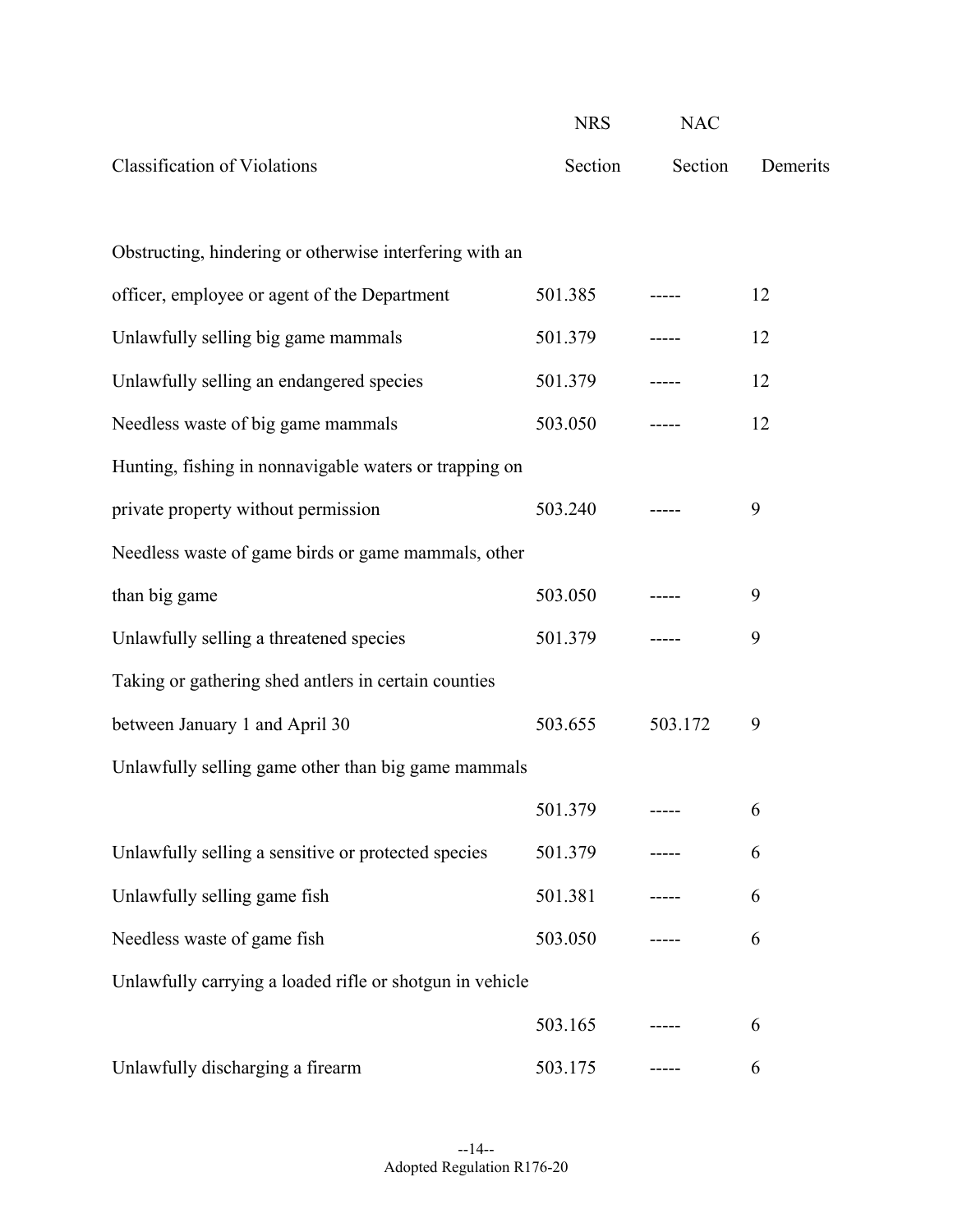## MISCELLANEOUS FISH AND GAME

|                                                          | <b>NRS</b> | <b>NAC</b> |          |
|----------------------------------------------------------|------------|------------|----------|
| <b>Classification of Violations</b>                      | Section    | Section    | Demerits |
|                                                          |            |            |          |
| Failing to retain the cape or scalp and any antlers or   |            |            |          |
| horns of wildlife                                        | 501.385    | 503.173    | 6        |
| Destroying or mutilating signs of the Department         | 501.383    |            | 6        |
| Polluting water                                          | 503.430    |            | 6        |
| Removing, altering or tampering with a tag placed on     |            |            |          |
| wildlife or on seized equipment                          | 501.377    |            | 6        |
| Intentionally interfering with a person lawfully hunting |            |            |          |
| or trapping                                              | 503.015    |            | 6        |
| Failing to make a reasonable effort to retrieve dead or  |            |            |          |
| crippled migratory waterfowl                             | 501.385    | 503.180    | 6        |
| Taking or gathering shed antlers in certain counties     |            |            |          |
| between May 1 and June 30 without a certificate in       |            |            |          |
| violation of NAC 503.172                                 | 503.655    | 503.172    | 6        |

#### CATEGORY E FELONIES AND

#### GROSS MISDEMEANORS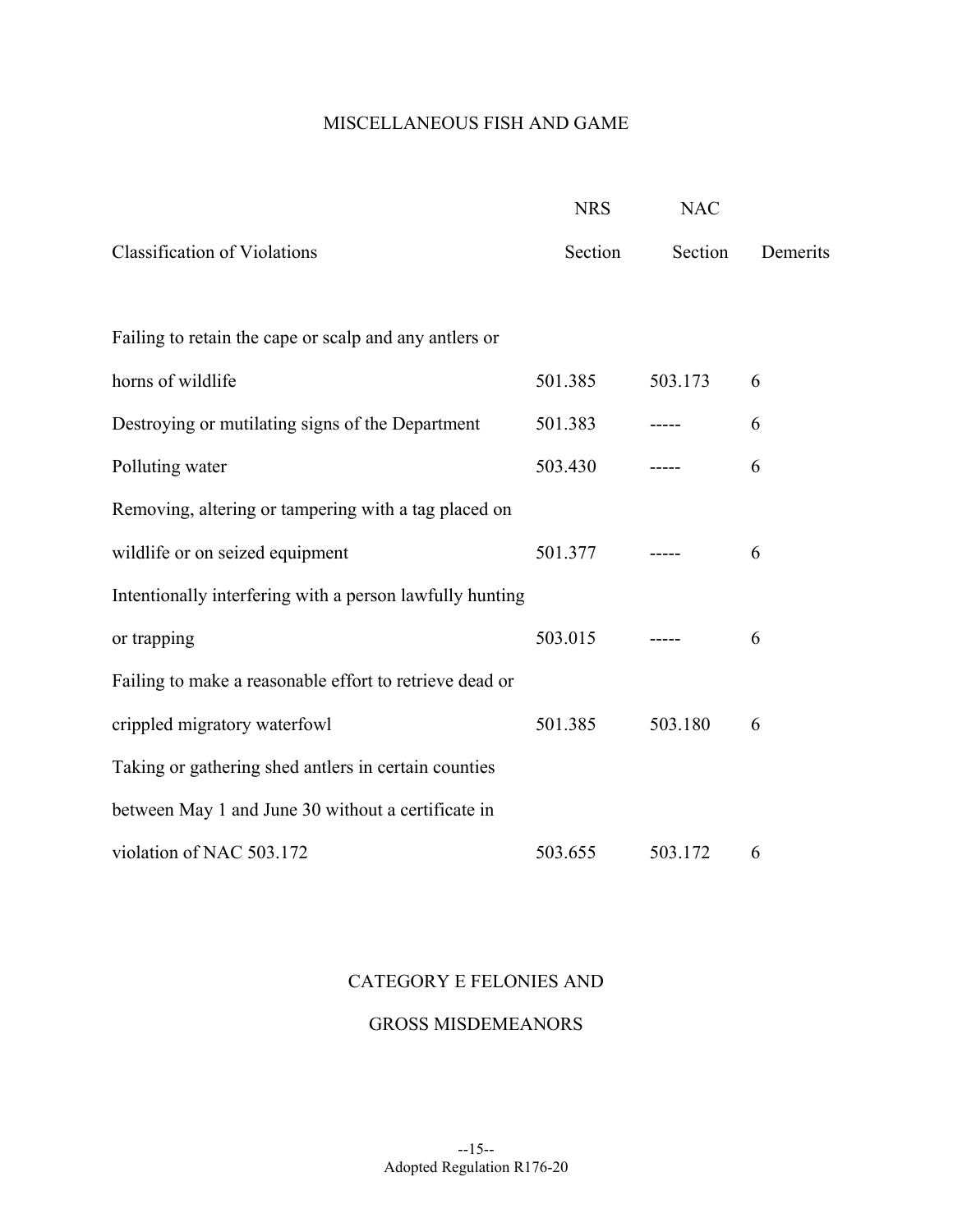|                                                        | <b>NRS</b> | <b>NAC</b> |          |
|--------------------------------------------------------|------------|------------|----------|
| <b>Classification of Violations</b>                    | Section    | Section    | Demerits |
| Conviction of a felony for intentionally killing a big |            |            |          |
|                                                        |            |            |          |
| game mammal, including aiding and abetting a person    |            |            |          |
| in the commission of the killing                       | 501.376    |            | 12       |
| Conviction of a gross misdemeanor for intentionally    |            |            |          |
| killing a big game mammal, including aiding and        |            |            |          |
| abetting a person in the commission of the killing     | 501.376    |            | 12       |
| Conviction of a gross misdemeanor for willfully        |            |            |          |
| possessing an unlawfully killed big game mammal        | 501.376    |            | 12       |
| Acting as a master guide or subguide without a license |            |            |          |
|                                                        | 504.395    |            | 12       |
| Furnishing false information to obtain a big game tag  | 502.060    |            | 12       |

#### TRAPPING

|                              | <b>NRS</b> | <b>NAC</b> |                  |
|------------------------------|------------|------------|------------------|
| Classification of Violations | Section    |            | Section Demerits |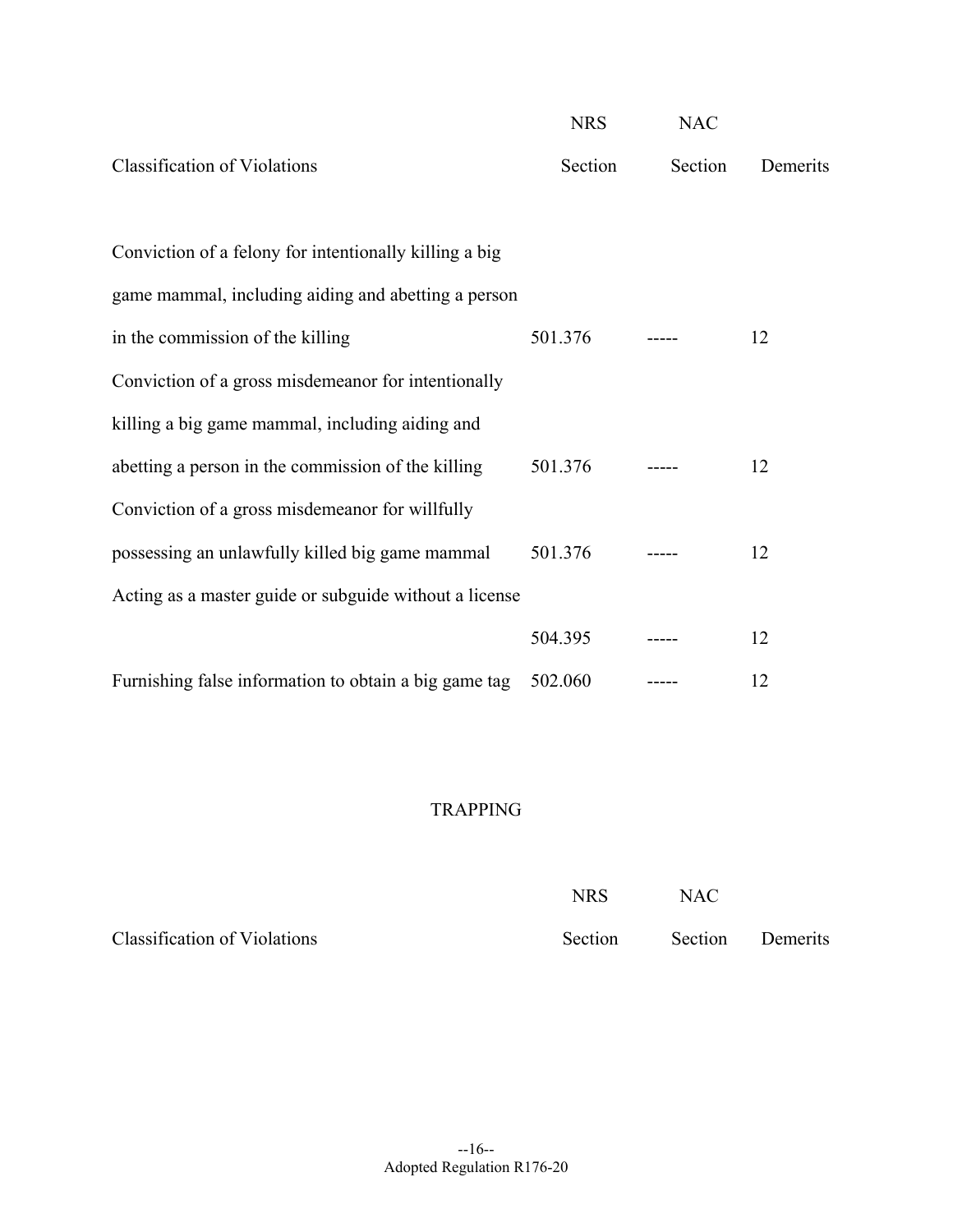### TRAPPING

|                                                          | <b>NRS</b> | <b>NAC</b> |          |
|----------------------------------------------------------|------------|------------|----------|
| <b>Classification of Violations</b>                      | Section    | Section    | Demerits |
|                                                          |            |            |          |
| Unlawfully capturing a raptor with a steel leghold trap  |            |            |          |
| placed, set or maintained within 30 feet of exposed bait |            |            |          |
|                                                          | 501.385    | 503.157    | 6        |
| Trapping in a closed area                                | 501.385    | 504.340    | 6        |
| Unlawfully removing or disturbing a trap, snare or       |            |            |          |
| similar device lawfully being used by another person     | 503.454    |            | 6        |
| Trapping fur-bearing mammals during closed season        | 503.440    |            | 6        |
| Trapping birds of prey or raptors without a permit or by |            |            |          |
| unlawful means                                           | 503.582    | 503.205    | 6        |
| Failing to visit traps, snares or similar devices 48 or  |            |            |          |
| more hours after the required period for visitation      | 503.570    | 503.152    | 6        |

## LICENSES

|                              | NRS     | <b>NAC</b> |                  |
|------------------------------|---------|------------|------------------|
| Classification of Violations | Section |            | Section Demerits |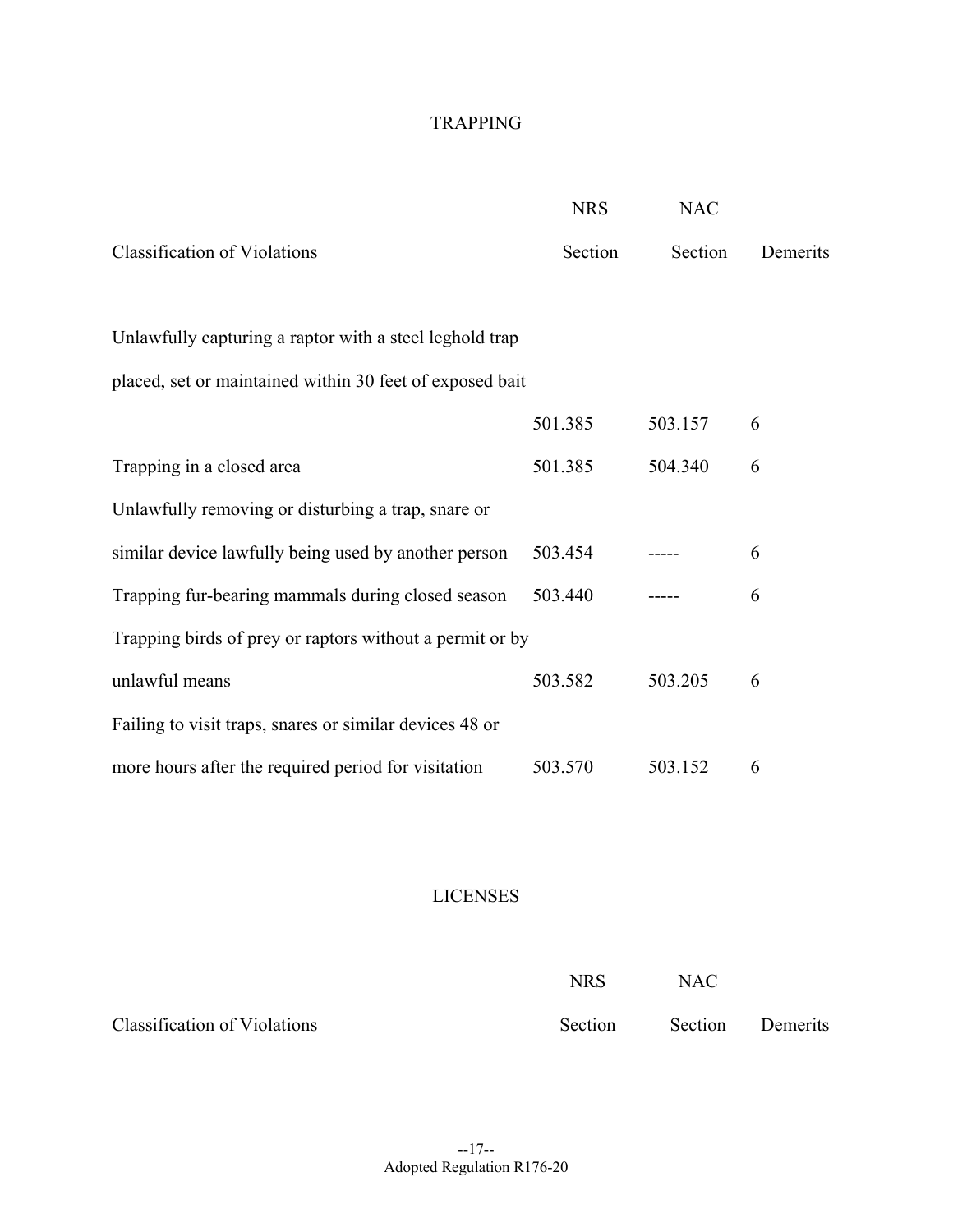### LICENSES

|                                                        | <b>NRS</b> | <b>NAC</b> |          |
|--------------------------------------------------------|------------|------------|----------|
| <b>Classification of Violations</b>                    | Section    | Section    | Demerits |
|                                                        |            |            |          |
| Refusing to exhibit a license, wildlife, weapon,       |            |            |          |
| ammunition, device or apparatus                        | 502.120    |            | 12       |
| Hunting without having procured a license              | 502.010    |            | 6        |
| Fishing without having procured a license              | 502.010    |            | 6        |
| Hunting without a license in possession                | 502.120    |            | 6        |
| Fishing without a license in possession                | 502.120    |            | 6        |
| Furnishing false information to obtain a license       | 502.060    |            | 6        |
| Furnishing of false information by a person serving in |            |            |          |
| the Armed Forces of the United States to obtain a      |            |            |          |
| specialty combination hunting and fishing license      | 502.290    | 502.220    | 6        |
| Unlawfully transferring a license to another person    | 502.100    |            | 6        |
| Unlawfully using a license of another person           | 502.100    |            | 6        |
| Obtaining more than one license of each class          | 502.110    |            | 6        |
| Altering a license                                     | 502.105    |            | 6        |
| Practicing falconry without a license                  | 503.583    | 503.235    | 6        |
| Operating as a fur dealer without a license            | 505.010    |            | 6        |
| Trapping without having procured a license             | 502.010    |            | 6        |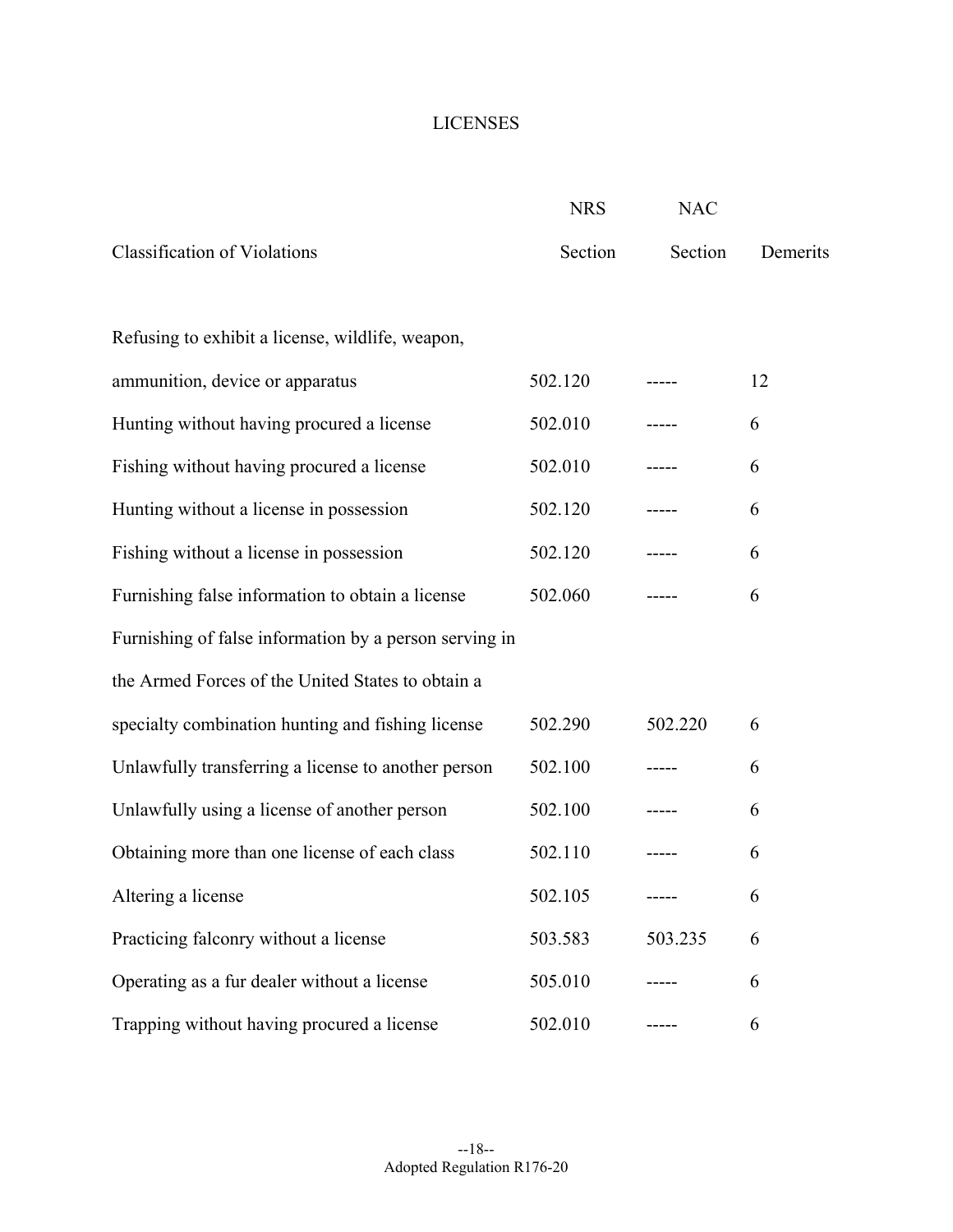#### LICENSES

|                                                       | <b>NRS</b> | <b>NAC</b> |          |
|-------------------------------------------------------|------------|------------|----------|
| <b>Classification of Violations</b>                   | Section    | Section    | Demerits |
|                                                       |            |            |          |
| Taking fur-bearing mammals, trapping unprotected      |            |            |          |
| mammals or selling raw furs for profit without having |            |            |          |
| procured a license                                    | 503.454    |            | 6        |
| Trapping without a license in possession              | 502.120    |            | 6        |
| Hunting, fishing or trapping using a license that is  |            |            |          |
| invalid by reason of expiration or a false statement  |            |            |          |
| made to obtain the license                            | 502.060    |            | 6        |
| Obtaining a hunting license without obtaining         |            |            |          |
| certification as a responsible hunter                 | 502.360    |            | 6        |

2. Except as otherwise provided in this subsection, a person who is convicted of committing a wildlife violation that does not appear in the schedule set forth in subsection 1 will be assessed 3 demerit points. No demerit points will be assessed for a violation of NRS 502.370, 502.390, 503.185, 503.310 or 504.295 to 504.398, inclusive.

3. A person who is convicted of committing a wildlife violation within 60 months after a conviction for the same violation will be assessed double the amount of demerit points listed in the schedule set forth in subsection 1.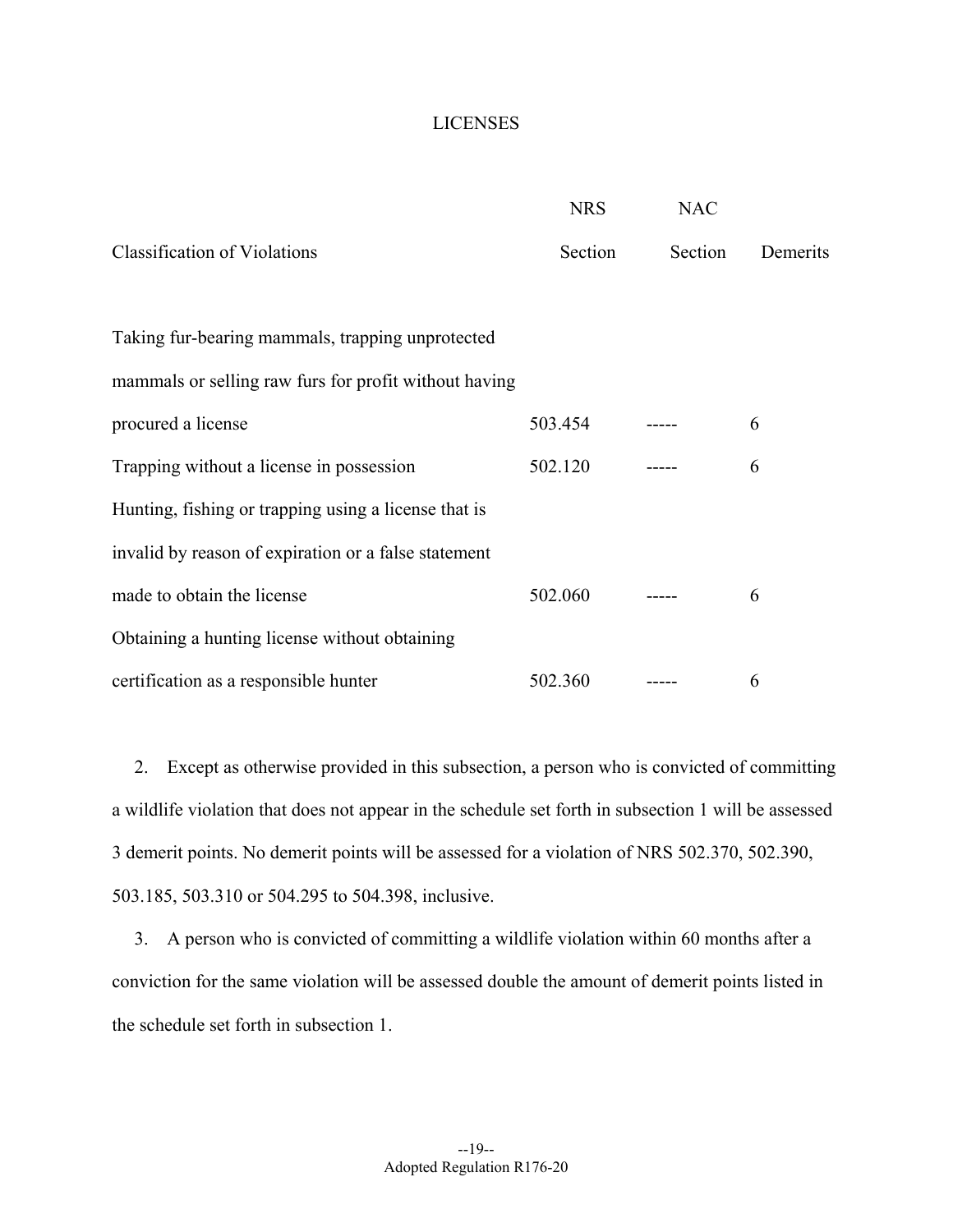4. A person who is convicted of committing any four wildlife violations arising out of separate events within a 60-month period will be assessed an extra 12 demerit points.

**Sec. 2.** NAC 502.199 is hereby amended to read as follows:

502.199 1. For each application for the initial issuance of a license, tag, permit or other licensing document, the applicant or license agent shall correctly enter the information required on the application for the license, tag, permit or other licensing document.

2. The information required pursuant to subsection 1 must include:

(a) The applicant's:

(1) Legal name;

(2) Physical and mailing address;

(3) City, county and state of residence; and

(4) Zip code.

(b) The applicant's social security number or, if the applicant is a citizen of a country other than the United States, the *valid* passport number issued to the applicant by that country. If the applicant has not been issued a social security number, the application must include a notarized affidavit on a form provided by the Department indicating that the applicant has not been issued a social security number.

(c) If the applicant was born after January 1, 1960, and is applying for a hunting license or permit or combination hunting and fishing license, a statement indicating that the applicant has presented proof of successful completion of a course in the responsibilities of hunters pursuant to NRS 502.330.

(d) If the applicant is a resident of this State, an attestation by the applicant indicating that he or she is eligible for a resident license, tag or permit pursuant to NRS 502.015.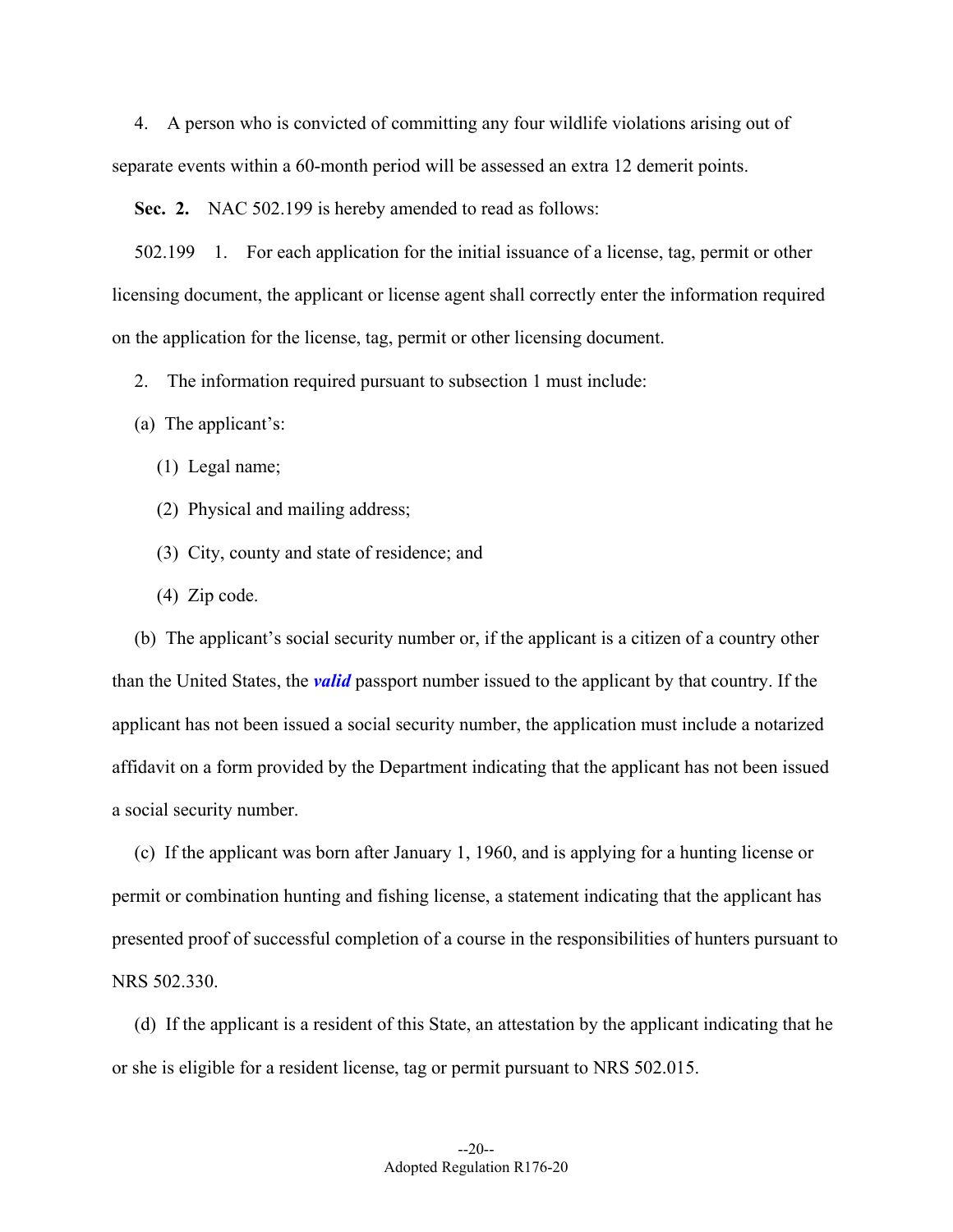(e) A description of the applicant, including his or her height, weight, gender, hair color, eye color and date of birth.

(f) The applicant's electronic mail address, if any.

3. In addition to the information required pursuant to subsection 2, the applicant must include in his or her application the statement required pursuant to NRS 502.060 indicating whether the applicant is entitled to the license, tag, permit or other licensing document. If the applicant is at least 12 years of age but less than 18 years of age, the parent or legal guardian of the applicant must, pursuant to NRS 502.060, acknowledge an attached statement indicating that the parent or legal guardian has been advised of the provisions of NRS 41.472.

**Sec. 3.** NAC 502.321 is hereby amended to read as follows:

502.321 1. The Department shall issue a replacement tag at no charge to the holder of a big game tag who has tagged an animal which is diseased and unfit for human consumption if:

practice in this State avers on the affidavit of diseased big game that the animal is diseased  $\left\{\cdot\right\}$ (a) A biologist or game warden of the Department or a veterinarian who is licensed to *and unfit for human consumption;* and

(b) The holder of the tag completes the portion of the affidavit of diseased big game required to apply for a replacement tag, including the selection of a season for which the replacement tag will be issued.

2. Upon receipt of a completed affidavit of diseased big game, the Department shall, during normal business hours, issue a replacement tag for the appropriate season pursuant to NRS 502.215 *, as amended by section 5 of Senate Bill No. 406, chapter 304, Statutes of Nevada 2021, at page 1758,* at any office of the Department that issues replacement tags for that purpose.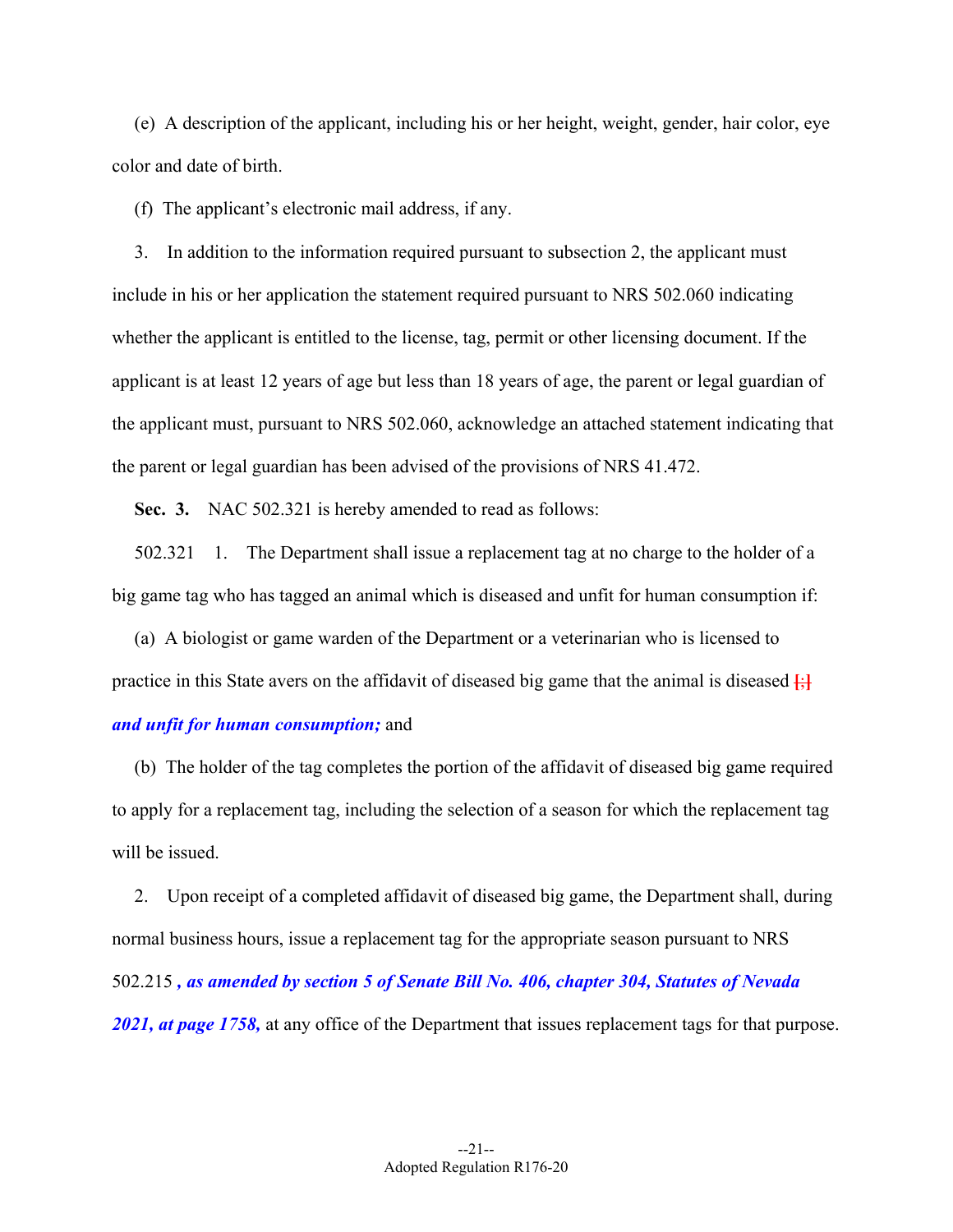3. If the holder of the big game tag requests a replacement tag for the next similar season, he or she must possess a valid hunting license and provide the number of the hunting license to the Department in order to obtain the replacement tag.

4. The Department may determine if a replacement tag will be issued from the tags remaining in the quota for that hunt or from tags issued in excess of the quota as an oversubscription for that hunt.

5. As used in this section, "affidavit of diseased big game" means a form provided by the Department which must be used by a person who has tagged an animal which is diseased and unfit for human consumption to apply for a replacement tag.

**Sec. 4.** NAC 502.345 is hereby amended to read as follows:

502.345 1. Unless his or her privilege is limited or revoked pursuant to law, any resident of Nevada or nonresident is eligible to apply for a tag to hunt for a ram from one or more of the following subspecies of bighorn sheep:

(a) Nelson bighorn sheep;

(b) California bighorn sheep; or

(c) Rocky Mountain bighorn sheep,

 $\rightarrow$  if, in the immediately preceding 10 years, he or she did not receive a tag or replacement tag to hunt for a ram from that subspecies of bighorn sheep.

2. Unless his or her privilege is limited or revoked pursuant to law, any resident of Nevada or nonresident is eligible to apply for a tag to hunt for a ewe from one or more of the following subspecies of bighorn sheep:

- (a) Nelson bighorn sheep;
- (b) California bighorn sheep; or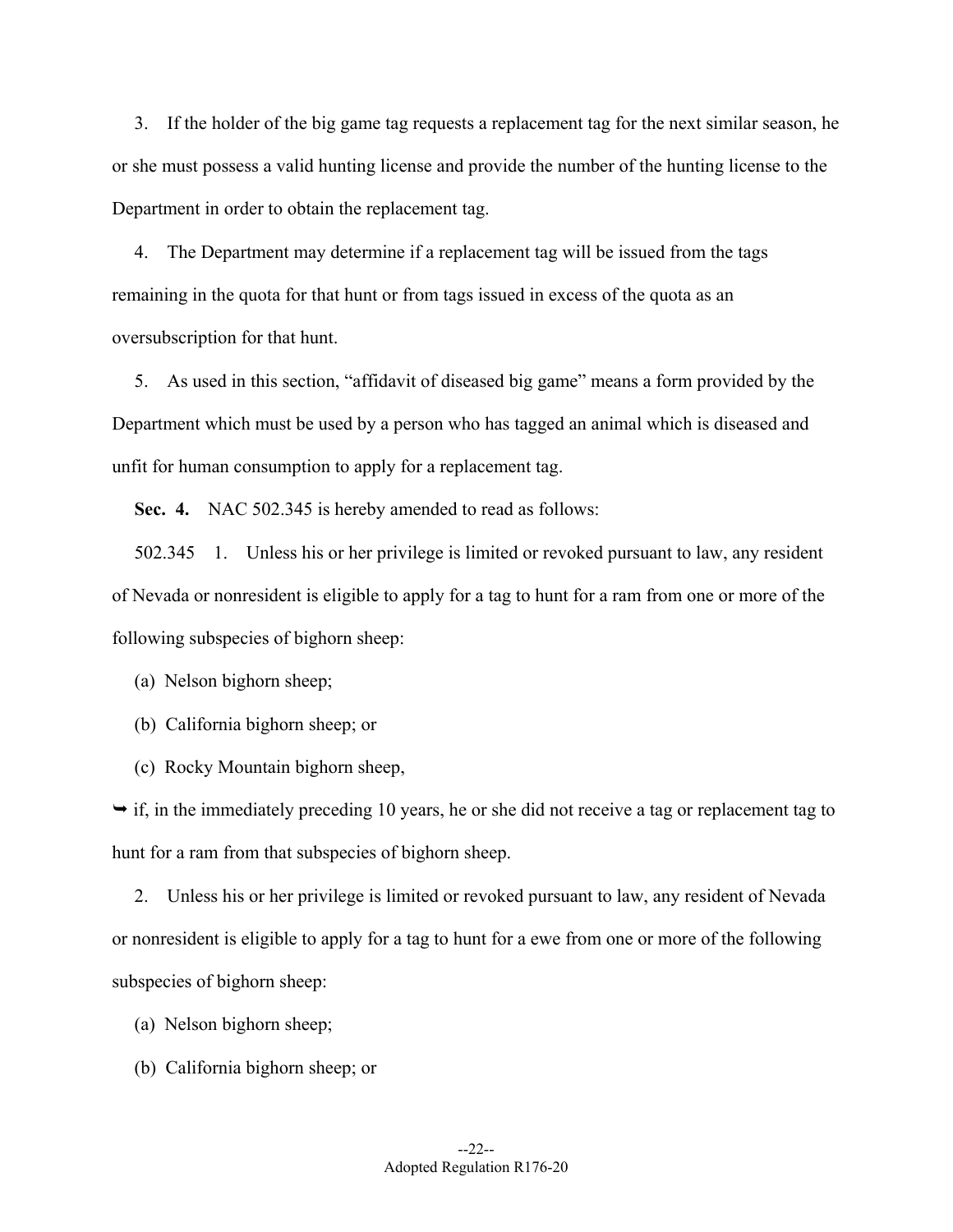(c) Rocky Mountain bighorn sheep,

 $\rightarrow$  if, in the immediately preceding 2 years, he or she did not receive a tag or replacement tag to hunt for a ewe from that subspecies of bighorn sheep.

3. A person whose application for a tag to hunt for a ewe is successfully drawn must complete an online course provided by the Department in the gender identification of bighorn sheep before the Department may issue the tag.

4. A person who kills a ram, regardless of subspecies, shall, within 5 *business* days after killing it, personally present the skull and horns of the ram to a representative of the Department for inspection. The inspector shall permanently attach a seal to one of the horns by plugging the seal into the horn or permanently brand an identification number on one of the horns. It is unlawful for any person to alter or remove the seal after the seal is permanently attached to a horn or to alter or remove the permanently branded identification number. It is unlawful to possess or sell the horns of a ram without a seal having been so attached or number so branded.

5. As used in this section, "ewe" means any female bighorn sheep having a horn or horns of at least 5 inches in length each as measured on the outside curve of the horn from the skull to the tip.

**Sec. 5.** NAC 502.347 is hereby amended to read as follows:

502.347 1. Any person who kills a bobcat shall, within 10 days after the close of the season, personally:

(a) Present its pelt for inspection by and give its lower jaw to a representative of the Department;

(b) Have the Department's seal affixed to the pelt; and

(c) Complete a report of the killing in accordance with the Department's instructions.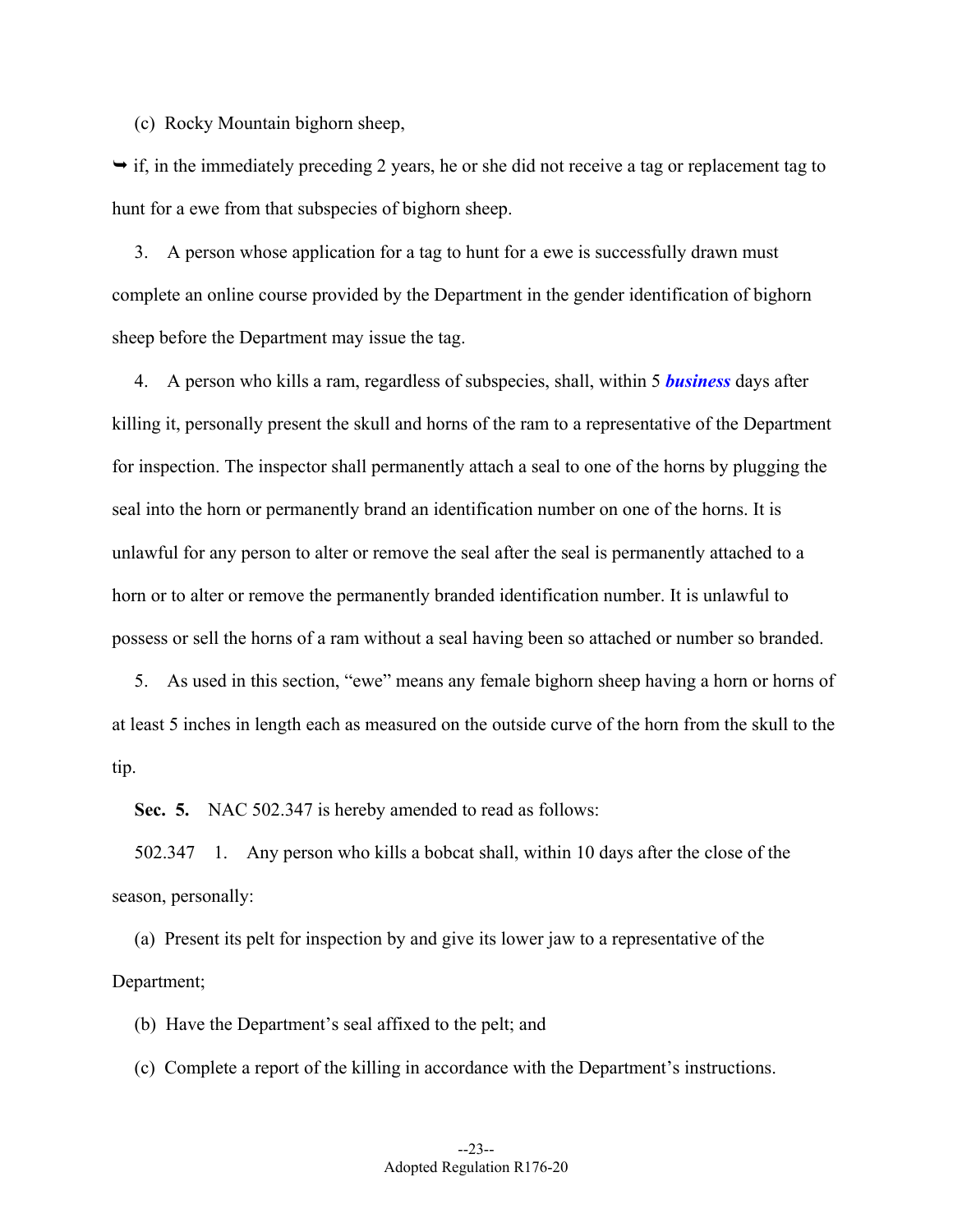2. A person shall not sell, offer for sale, barter, trade, purchase, transfer ownership, tan, offer for out-of-state shipment by a common carrier or, except as otherwise provided in subsection 3, transport from this State any pelt of a bobcat unless the Department has affixed its seal to the pelt.

3. During the season designated by the Commission for the taking of bobcats, a person who holds a valid resident trapping license may transport from this State, for not more than 2 hours:

(a) The pelt of a bobcat that has not been stretched, dried or cured; or

(b) The entire unskinned carcass of a bobcat,

 $\rightarrow$  lawfully taken by the person in this State, without the seal being affixed to the pelt pursuant to subsection 2, for the purpose of returning to the person's residence within this State by the most expedient route or checking any additional trap set by the person that is located in an area of this State which is most readily accessed from any state. The provisions of this subsection do not authorize a person to import, transport, export or possess an unsealed pelt in violation of a law or regulation of any state.

4. A person shall not possess a pelt of a bobcat 10 days or more after the close of the season unless the Department's seal is permanently attached to the pelt.

5. A resident of Nevada must pay the Department \$5 for such a seal.

6. It is unlawful for a person to present for sealing or to have sealed in this State the pelt of any bobcat **[**taken**]** *:* 

*(a) Taken* in another state **[**.**]** *; or* 

#### *(b) Taken or possessed unlawfully by any person.*

7. As used in this section, "pelt" means the hide or skin of a bobcat that is not permanently tanned or has not been processed to a finished form or product beyond initial fleshing, cleaning,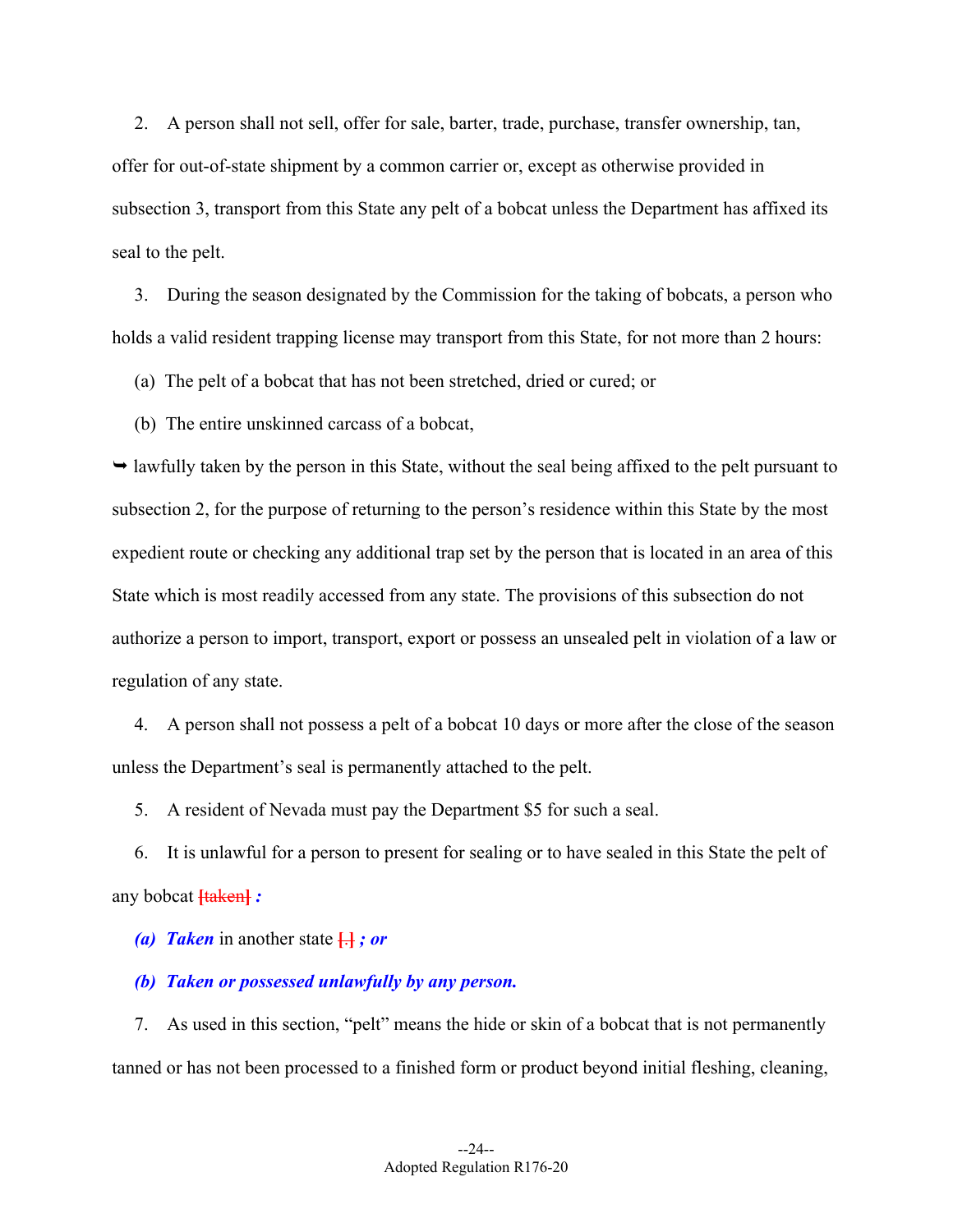temporary tanning, curing, stretching, salting or drying. The term includes, without limitation, any green pelt or raw pelt.

**Sec. 6.** NAC 502.370 is hereby amended to read as follows:

502.370 1. Unless otherwise specified by a regulation of the Commission or title 45 of NRS, any resident of Nevada or nonresident is eligible to obtain not more than two mountain lion tags in any year. A mountain lion tag:

(a) May be purchased from the Department or a license agent;

(b) *Must be purchased by the person who will be the holder of the mountain lion tag or, if a child under the age of 18 years is applying for the mountain lion tag pursuant to NRS 502.060, must be purchased by the child who will be the holder of the mountain lion tag or by the parent or legal guardian of the child;* 

*(c)* May be used in any management unit or group of management units *that are open for the hunting of mountain lions* in Nevada during any open season established for the management unit or group of management units pursuant to subsection 2; and

**[(e)]** (d) Expires upon the termination of all the open seasons established pursuant to subsection 2 for the year for which the tag is issued.

2. The Commission will annually specify the number of mountain lions it determines to be appropriate for harvesting in a management unit or group of management units. The open season for mountain lions in each such management unit or group of management units begins on March 1 and ends on:

(a) The last day of the next succeeding February; or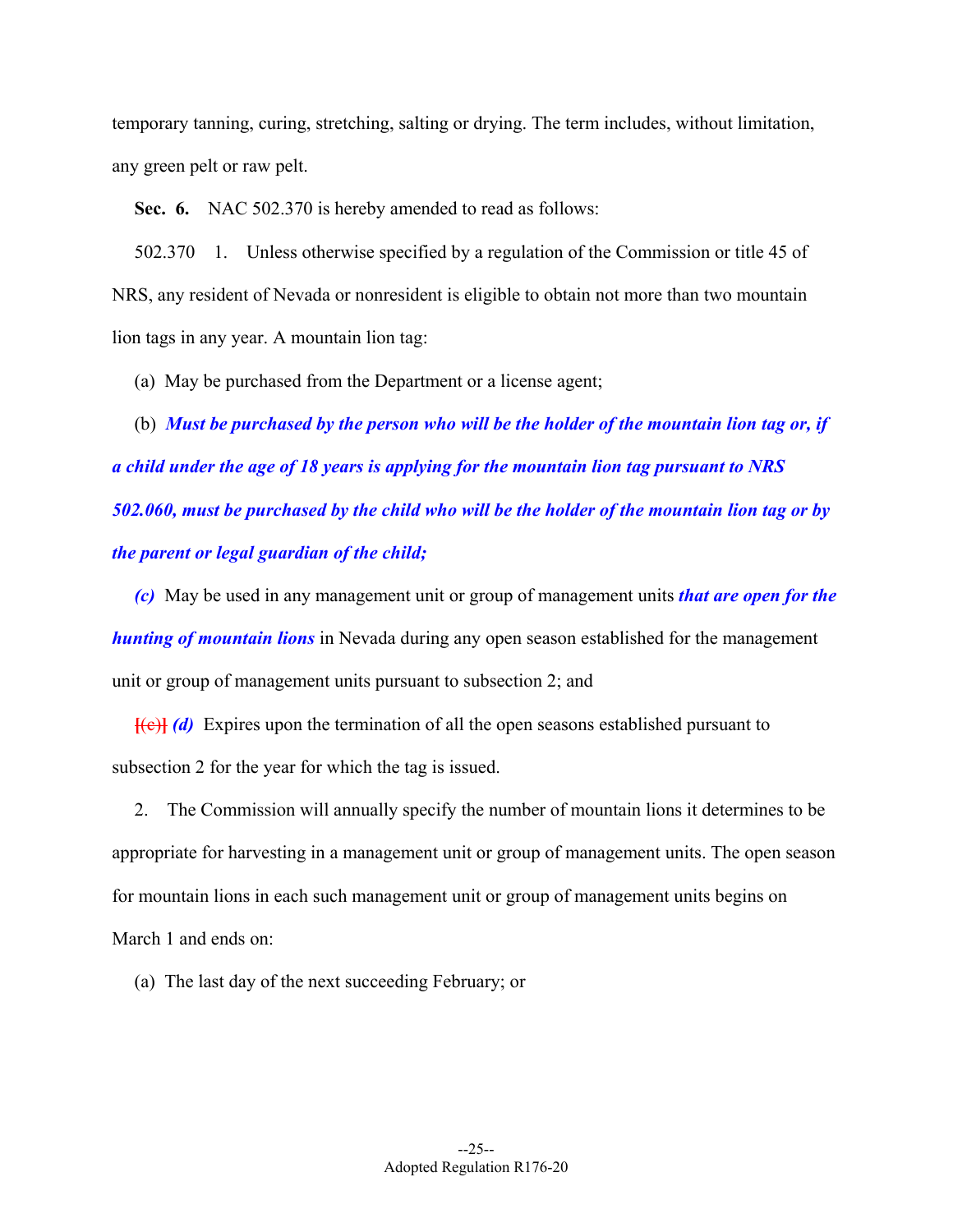(b) The day the Department determines that the number of mountain lions harvested in that management unit or group of management units is equal to or greater than the number specified by the Commission pursuant to this subsection,

 $\rightarrow$  whichever occurs earlier. The Department shall maintain and annually publish a toll-free telephone number for ascertaining whether the Department has determined that the number of mountain lions harvested in a management unit or group of management units is equal to or greater than the number specified by the Commission pursuant to this subsection. The Department is not required to provide any other notice of the termination of an open season for mountain lions in a management unit or group of management units.

3. A person who harvests a mountain lion shall, within **[**72 hours**]** *5 business days* after harvesting it, personally present **[**the**]** *:* 

*(a) The unfrozen* skull *with the jaws propped open* and **[**hide**]** *the unfrozen pelt in its entirety* to a representative of the Department for inspection **[**.**]** *; and* 

*(b) Any records regarding the mountain lion, as specified by the Department, including, without limitation:* 

*(1) Records concerning the sex of the mountain lion;* 

*(2) Records concerning the removal of the premolar tooth of the mountain lion;* 

*(3) A tissue sample from the mountain lion; and* 

*(4) The location where the mountain lion was killed, including, without limitation, the unit or units of the management area and the coordinates of the location as identified by latitude and longitude using decimal degrees or by using coordinates of the Universal Transverse Mercator system.* 

The representative shall affix the seal of the Department permanently to the **[**hide.**]** *pelt.*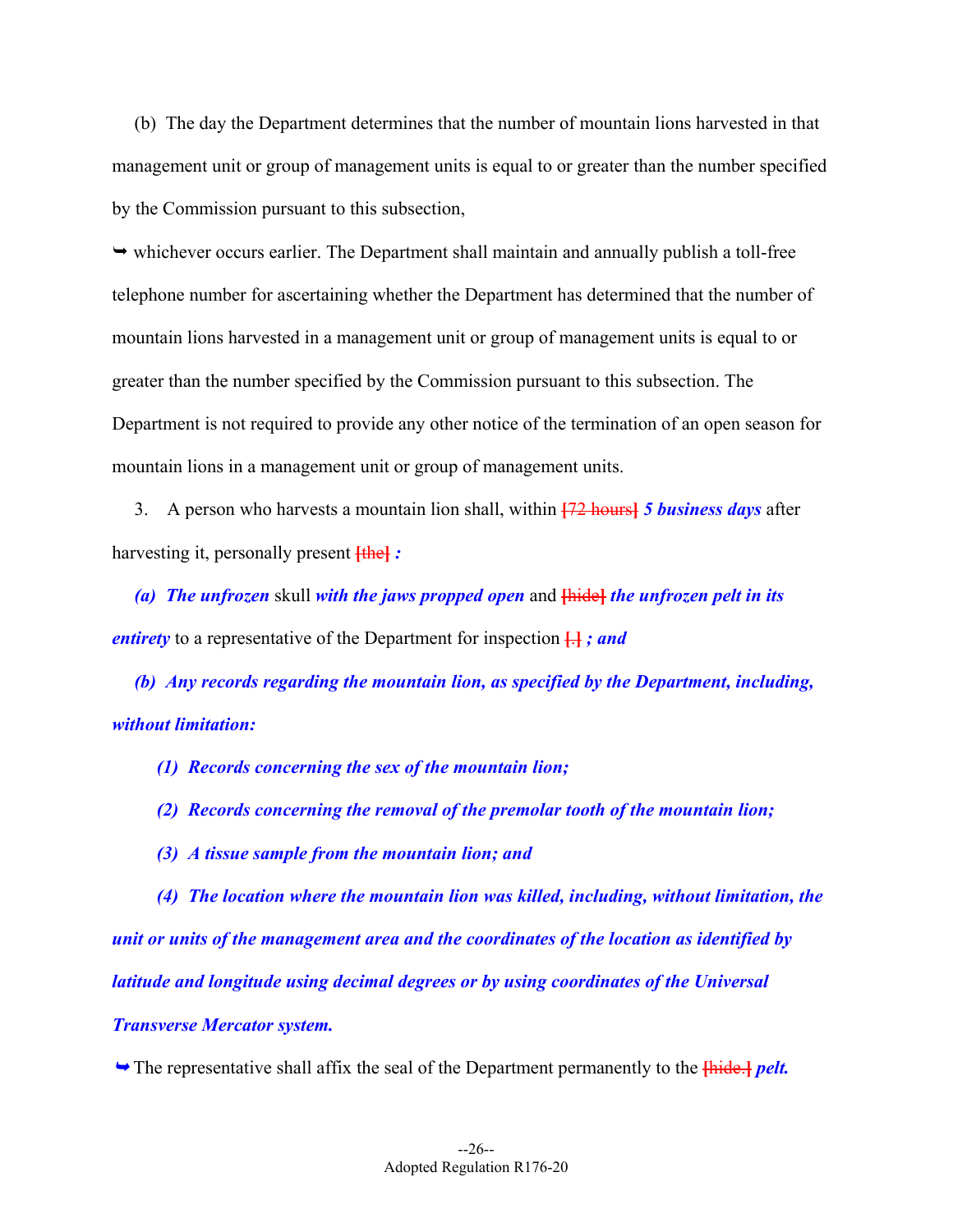4. **[**It**]** *Except as otherwise provided in subsection 6, it* is unlawful for any person to:

(a) Transport the **[**hide**]** *pelt* of a mountain lion from this State without the seal required pursuant to this section permanently affixed to the **[**hide.**]** *pelt.* 

(b) Except as otherwise provided in subsection 3, possess the **[**hide**]** *pelt* of a mountain lion without a seal permanently attached to it.

(c) Kill a female mountain lion which is accompanied by a spotted kitten.

(d) Kill or possess a spotted mountain lion kitten.

*(e) Possess, capture, injure, drug, rope, trap, snare or otherwise harm or transport a live mountain lion unless authorized by statute or regulation.* 

*(f) Make a false statement or furnish false information in reporting the harvesting of a mountain lion.* 

*(g) Participate in a canned hunt.* 

*(h) Release a mountain lion for the purpose of a canned hunt after previously capturing and confining the mountain lion for a period of time.* 

5. *Unless authorized by the Department, a mountain lion may not be taken with a trap, snare or other trapping device.* If a mountain lion is accidentally trapped or killed, the person trapping or killing it shall report the trapping or killing within 48 hours to a representative of the Department **[**. The animal**]** *and:* 

*(a) If the mountain lion is trapped and is alive, the mountain lion must be released unharmed or as directed by the Department and must not be knowingly pursued or taken for at least 24 hours after being released; or* 

*(b) If the mountain lion is killed, the mountain lion* must be disposed of in accordance with the instructions of the representative.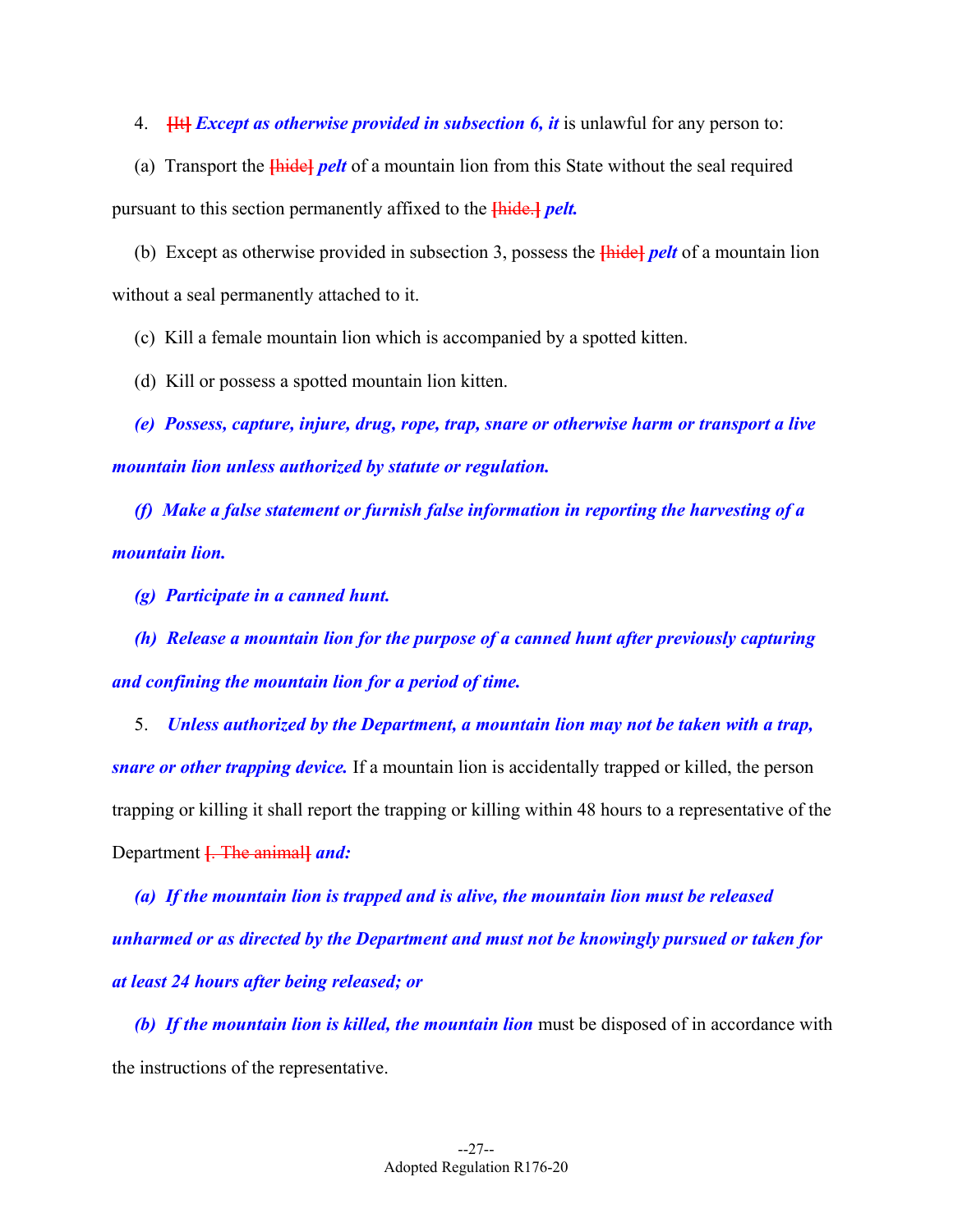*6. The provisions of this section do not apply to a person who:* 

*(a) Is acting within the scope of his or her official duties and who is:* 

*(1) An employee or authorized agent of this State;* 

- *(2) An employee of a municipal or county government of this State; or*
- *(3) An employee of the Federal Government; or*

*(b) Holds a scientific permit issued by the Department pursuant to NAC 503.094 for the collection or possession of a mountain lion and who is acting in compliance with the terms and conditions of the permit.* 

*7. As used in this section, "canned hunt" means a hunt wherein the ability for a mountain lion to escape is restricted by any means, including, without limitation, forcing the mountain lion into a tree, cornering the mountain lion or holding the mountain lion at bay, for the purpose of allowing a person who is not a member of the initial hunting party to arrive and take the mountain lion.* 

**Sec. 7.** NAC 502.400 is hereby amended to read as follows:

- before the time he or she first reaches his or her means of transportation or camp **[**.**]** *, whichever*  502.400 1. Except as otherwise provided in subsection 2 and NAC 502.42905, the owner of a tag or permit must firmly attach it to the carcass of an animal killed by the owner, at or *he or she reaches first.* The tag or permit must remain with the major portion of the meat until it is consumed.

2. If the animal killed is a mountain lion or fur-bearing mammal for which a tag or permit is required, the owner of the tag or permit or a designated licensed assistant pursuant to NAC 502.42905 must firmly attach it to the hide or pelt of the animal. The tag or permit must remain attached to the hide *or pelt* while it is transported and until it is processed.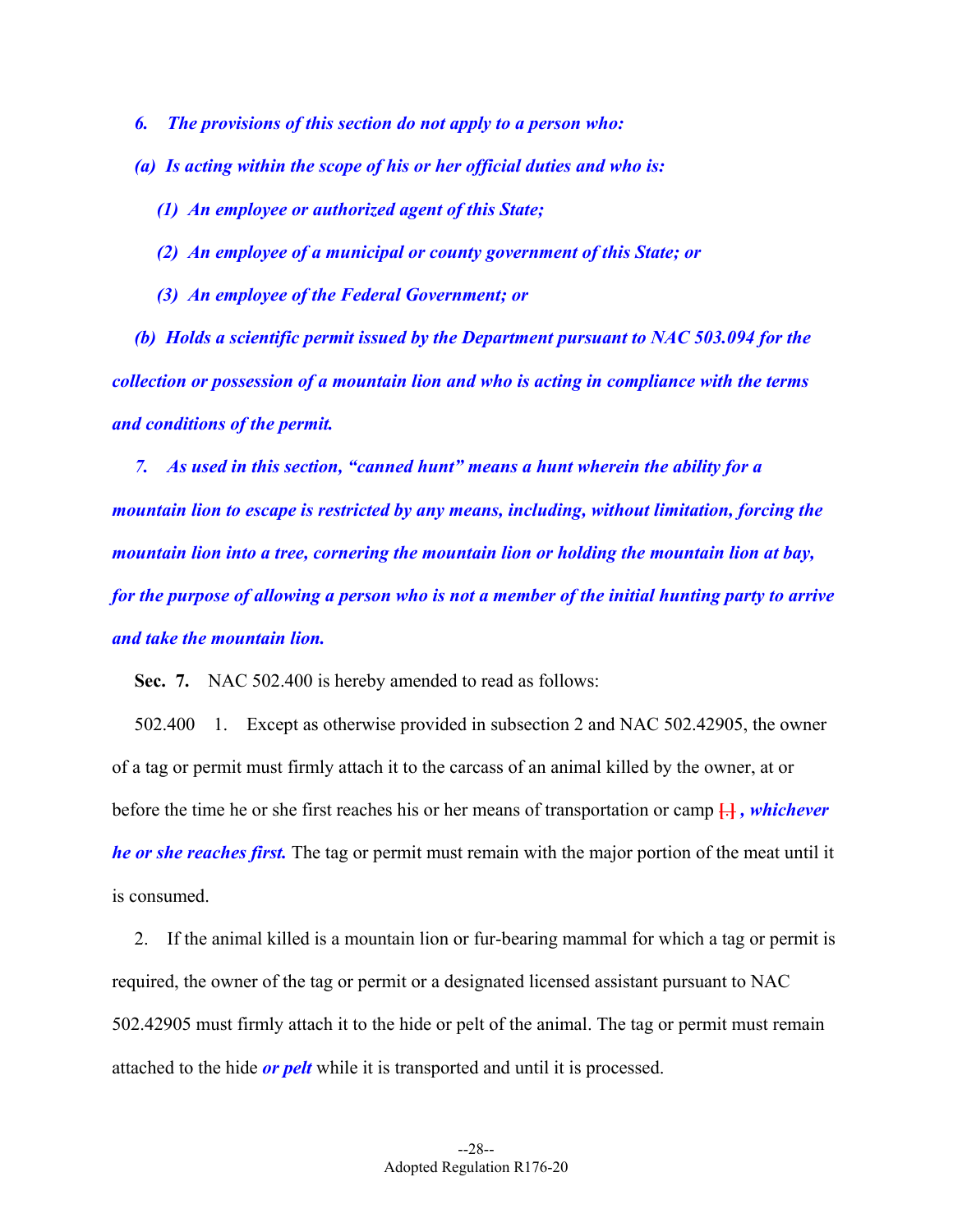**Sec. 8.** NAC 502.405 is hereby amended to read as follows:

502.405 1. The properly completed questionnaire issued as part of a big game tag or the information required by the questionnaire must be received by the Department not later than the deadline established in an annual regulation of the Commission.

2. A person who fails to return the questionnaire or the information required by the questionnaire on or before the deadline or who submits incomplete or false information on the questionnaire will be denied all big game tags for 1 year. A person who is ineligible for a big game tag pursuant to this subsection may have those privileges reinstated if the person:

(a) Pays to the Department an administrative fine of \$50; and

(b) Submits to the Department the properly completed questionnaire issued as part of the big game tag or the information required by the questionnaire, all of which must be received on or before the deadline for the application for the main drawing.

edible portion of a mountain goat or its carcass, the skull and  $\frac{E}{E}$  *pelt* of a mountain lion or the 3. A person who presents the skull and horns of a ram bighorn sheep, the skull, hide and any skull and hide of a black bear to a representative of the Department for inspection pursuant to NAC 502.345, 502.364, 502.370 or 502.373, as applicable, may provide the information required by the questionnaire to the Department at the time of inspection. If a person provides such information at the time of inspection, he or she is not required to submit the completed questionnaire issued as part of the big game tag.

**Sec. 9.** NAC 502.418 is hereby amended to read as follows:

502.418 The Department shall reject an application to obtain a tag, permit or bonus point if any of the following occurs: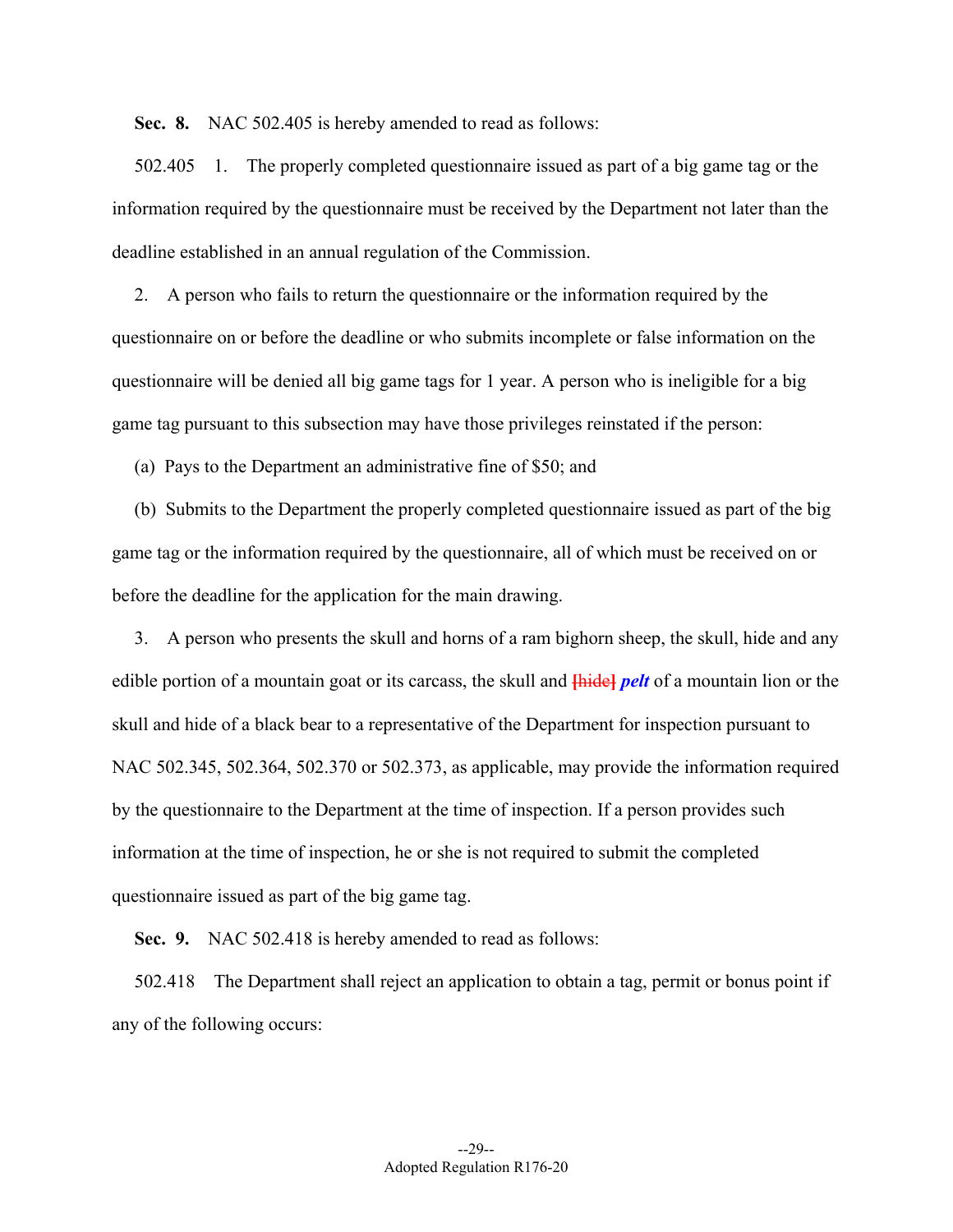1. The applicant fails to provide the information required pursuant to NAC 502.199, unless that information exists in the records of the Department.

2. **[**The applicant fails to specify or incorrectly specifies the number of his or her hunting license or combination hunting and fishing license, unless that information exists in the records of the Department.

**3.** The applicant fails to specify his or her social security number pursuant to NAC 502.199, unless that information exists in the records of the Department.

**[**4.**]** *3.* The parent or legal guardian of an applicant who is:

(a) At least 12 years of age but less than 18 years of age; or

(b) Under 12 years of age and applying for a bonus point pursuant to NAC 502.4177,

 $\rightarrow$  fails to provide the acknowledgment required pursuant to NRS 502.060.

**[**5.**]** *4.* The applicant fails to specify on the application the species or the category of the species for which the application was submitted and, if the application is for a tag, a valid hunter choice number for that type of hunt. If the applicant specifies valid and invalid numbers, the Department shall accept the application for the valid numbers only.

**[**6.**]** *5.* The applicant fails to provide the acknowledgment required pursuant to NRS 502.030.

**[**7.**]** *6.* The applicant fails to submit the fees required pursuant to NAC 502.4175.

**[**8.**]** *7.* The applicant fails to comply with the provisions of NAC 502.405, unless, on or before the deadline set forth in an annual regulation of the Commission for the year in which the application is submitted, he or she pays the applicable administrative fine and submits the properly completed questionnaire issued as part of the tag or permit or the information required by the questionnaire.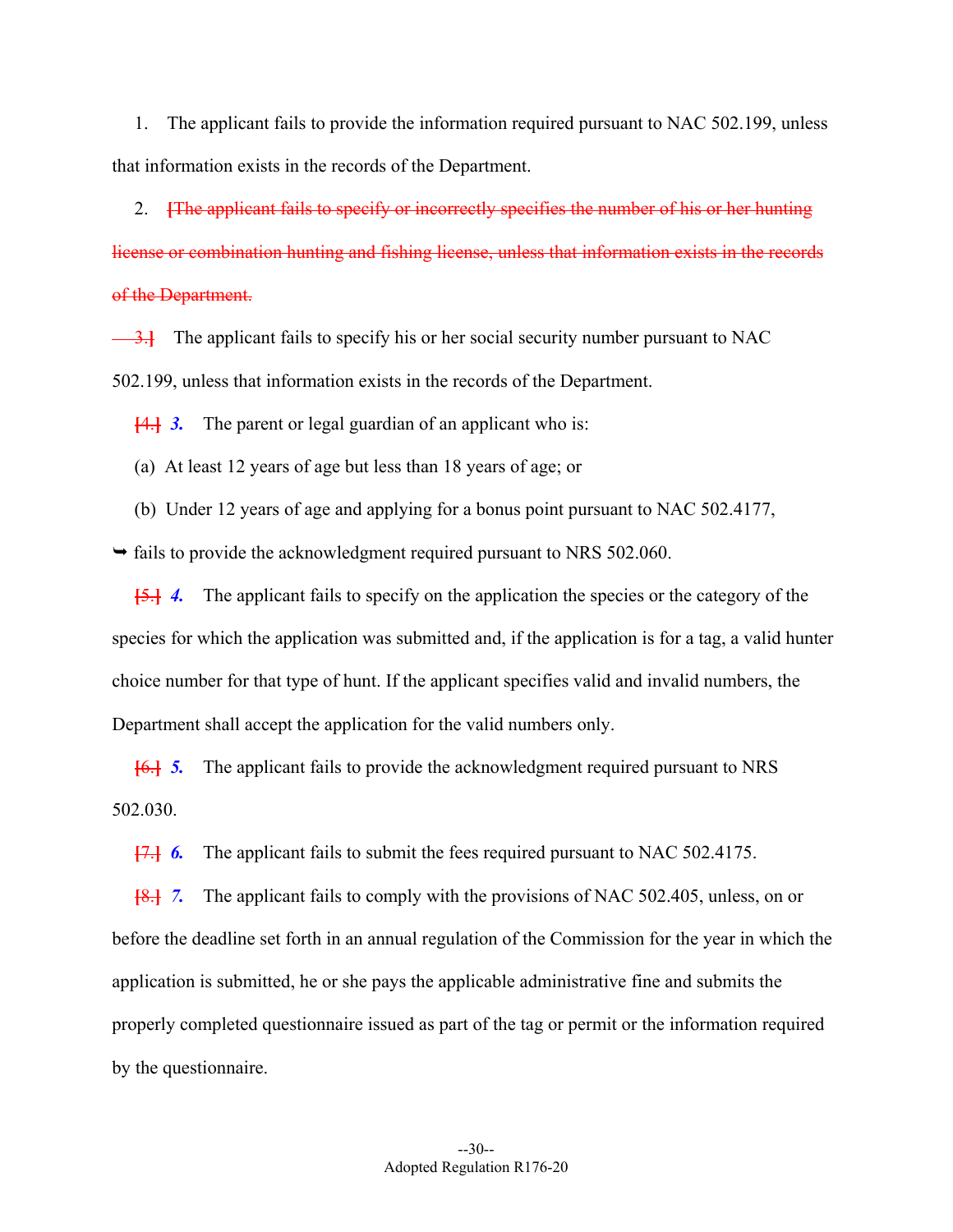**[**9.**]** *8.* Except as otherwise provided in NAC 502.4183, the applicant submits more than one application to hunt for the same species or category of species of wildlife during the same year, unless such an application is specifically authorized by the Commission. If such an application is not specifically authorized by the Commission, all applications submitted by the applicant to hunt for the same species must be rejected.

**[**10.**]** *9.* The application is received after the deadline set by the Commission or by the Director pursuant to NAC 502.4196.

**[**11.**]** *10.* The applicant fails to comply with the provisions of NRS 502.330.

**[**12.**]** *11.* The applicant is otherwise ineligible to apply for the tag or bonus point.

**Sec. 10.** NAC 502.4235 is hereby amended to read as follows:

502.4235 In addition to the provisions of NAC 502.199, 502.4175 and 502.418, the

Department shall reject an application for a restricted nonresident deer tag or prohibit a person from submitting the application if:

1. The applicant or the master guide fails to acknowledge a statement indicating that the applicant is entitled to the issuance of the restricted nonresident deer tag under the laws of this State.

2. The applicant or the master guide fails to submit the fees required pursuant to NAC 502.4175.

3. The master guide named in the application:

(a) Is not licensed for each wildlife management area or unit named in the application;

(b) Fails to specify or incorrectly specifies on the application the number of his or her current master guide license; or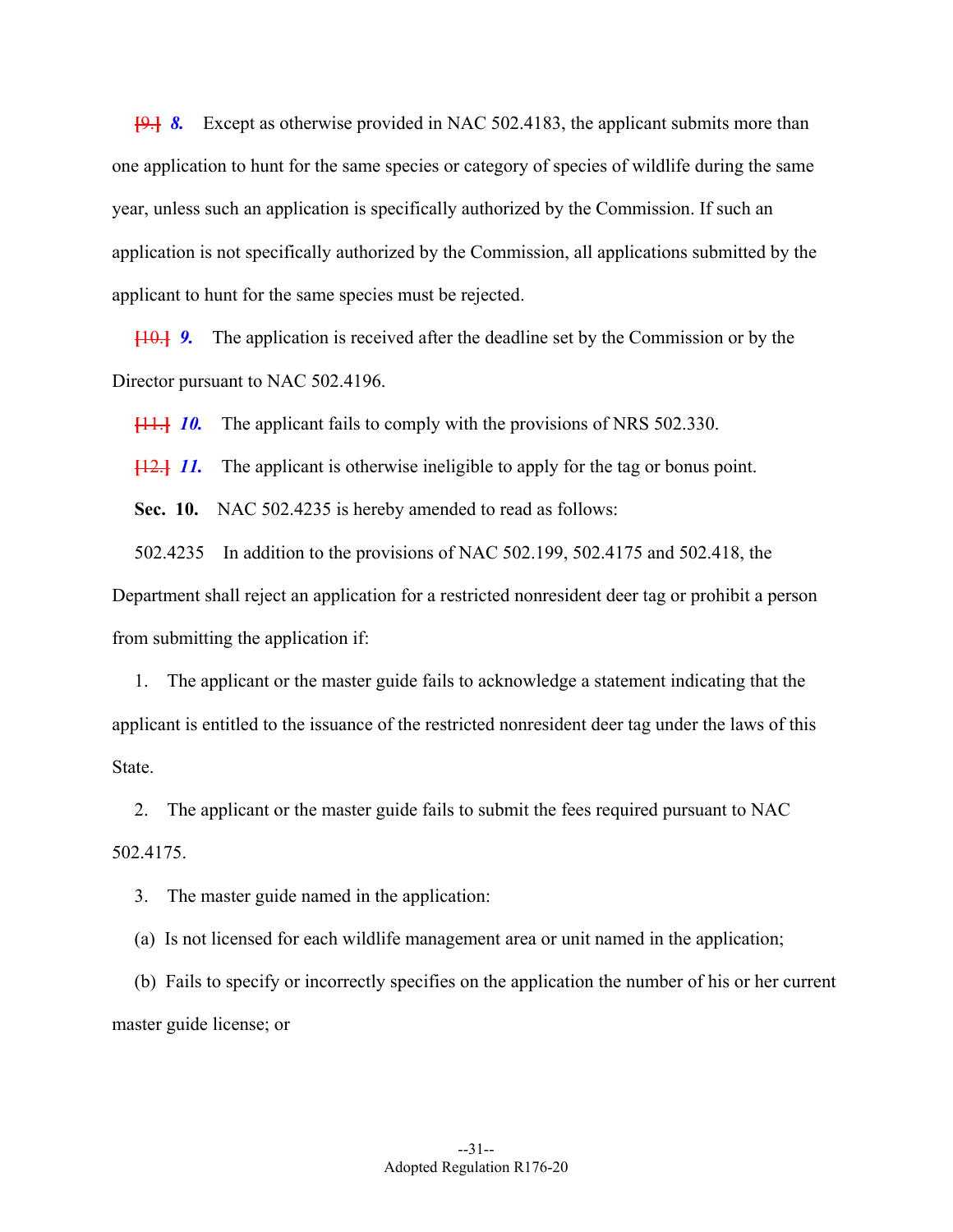(c) If applicable, does not possess a valid special use permit required by the federal land management agency having jurisdiction within the wildlife management area or unit for which the applicant is applying.

4. The applicant and the master guide named in the application are the same person.

5. The applicant holds a license as a subguide issued by the Department which authorizes the applicant to guide for deer in the wildlife management area or unit for which he or she is applying for a restricted nonresident deer tag.

*6. The applicant and the master guide or the applicant and any subguide associated with the deer hunt are immediate family members. As used in this subsection, "immediate family member" means:* 

*(a) A spouse of the master guide or subguide;* 

*(b) A person who is related to the master guide or subguide within the first degree of consanguinity; or* 

*(c) A stepchild of the master guide or subguide.* 

**Sec. 11.** NAC 502.4238 is hereby amended to read as follows:

 502.4238 1. If a master guide of a holder of a restricted nonresident deer tag dies or is no renew his or her master guide license,  $\overline{\text{for}}$  the license has been revoked, *suspended or denied*, longer able to provide guide services due to medical reasons, because he or she has failed to *or, if applicable, because he or she does not possess a valid special use permit required by the federal land management agency having jurisdiction within the wildlife management area or unit in which the master guide seeks to provide guide services,* the holder of the tag for whom guide service was to be performed by the master guide may apply to the Department for a refund or may retain another master guide who is licensed for the area or unit specified on the tag.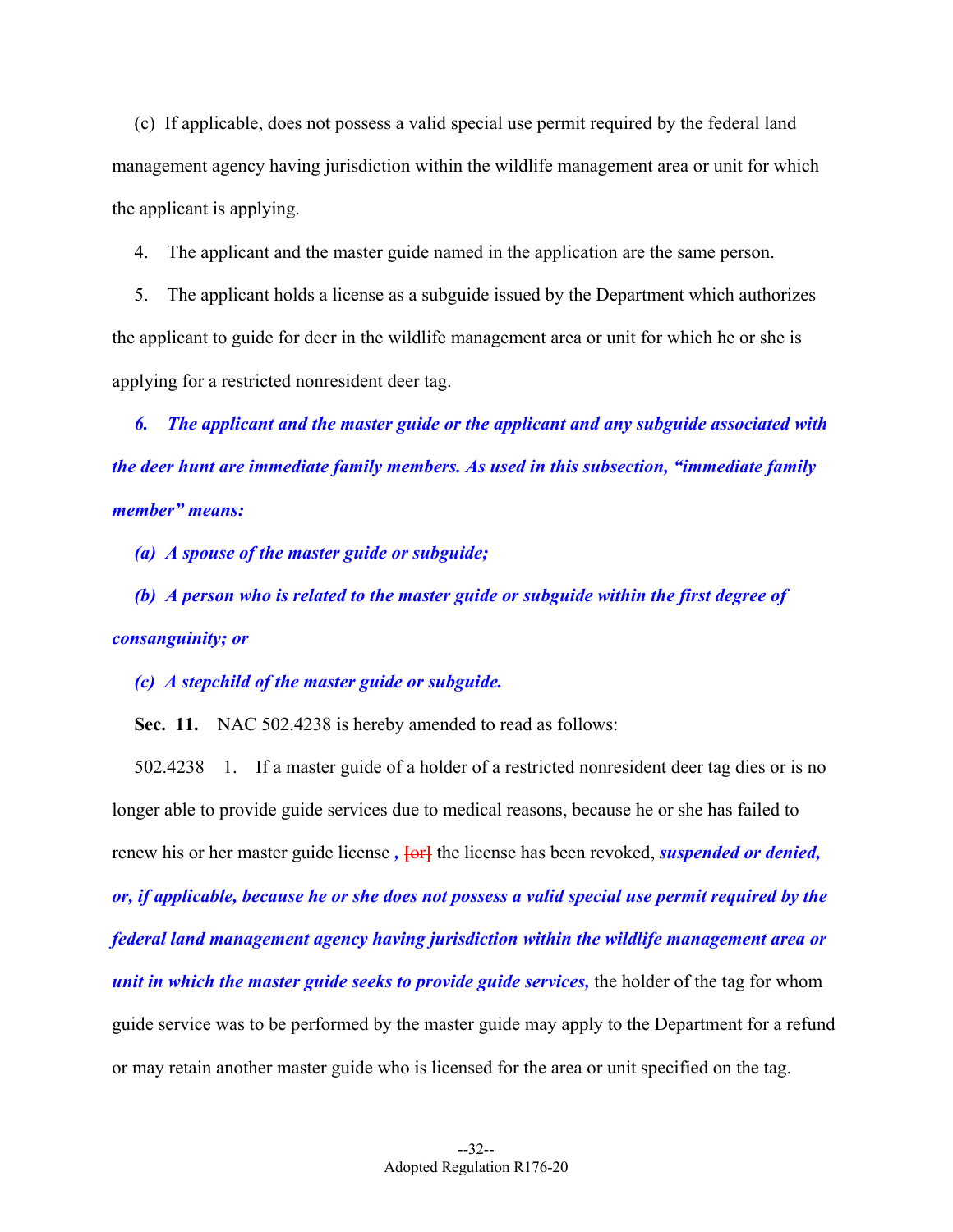Before another master guide may render services as a master guide for the holder of the tag, and before the holder may participate in the restricted nonresident deer hunt for which the tag was issued, the holder of the tag must provide written notification to the Department that he or she has retained another master guide. The written notification must include:

(a) The reasons for retaining the services of another master guide;

(b) The signatures of the holder of the tag and the new master guide and the date on which the written notification was signed; and

(c) The number of the master guide license of the newly retained master guide.

2. If the Department provides a refund pursuant to this section, the Department shall return all the fees submitted with the application for the tag.

3. Except as otherwise provided in subsection 4, in awarding restricted nonresident deer tags from an alternate list, the Department shall issue the tag to the eligible applicant on the list:

(a) Whose master guide designated on the application for the restricted nonresident deer tag is not named on more than 30 successfully drawn applications pursuant to NAC 502.4237 and is able to accompany the applicant in the field;

(b) Who has the drawing number with the highest priority; and

(c) Who has indicated as the applicant's first choice the area and season for which the quota for the restricted nonresident deer hunt is being filled.

4. If the Department is unable to collect any fee that is required to be submitted with an application for a hunting license or restricted nonresident deer tag because the method of payment is rejected during the processing of the fee for the license or restricted nonresident deer tag, the Department shall, if more than 14 business days remain until the opening day for the restricted nonresident deer hunt and if the master guide designated on the application for the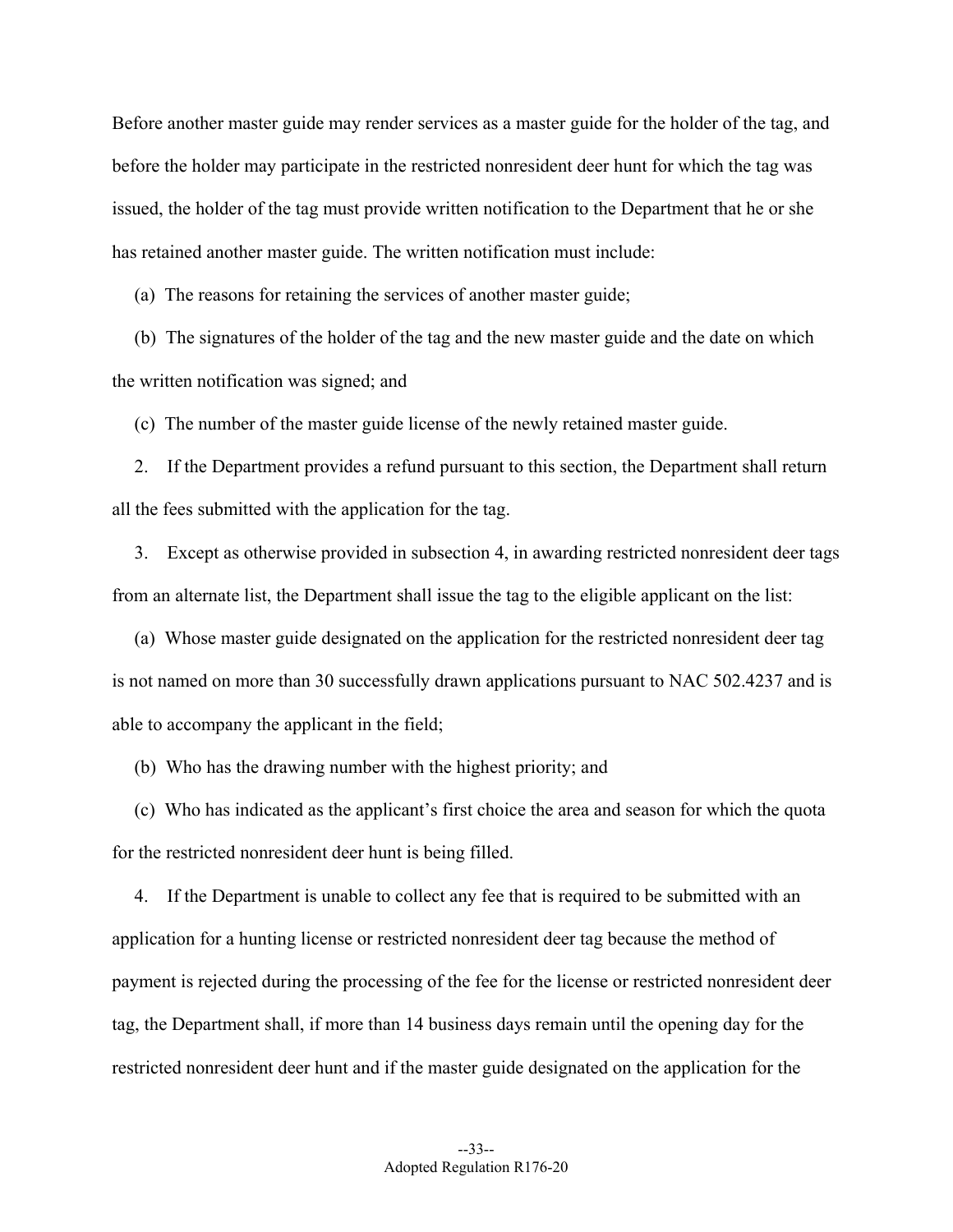restricted nonresident deer tag is not named on more than 30 successfully drawn applications pursuant to NAC 502.4237, select an eligible applicant from the alternate list for the restricted nonresident deer hunt who:

(a) Has the drawing number with the highest priority; and

(b) Indicated as his or her first choice the area and season for which the quota for the restricted nonresident deer hunt is being filled.

5. The Department shall maintain a record of each applicant selected from an alternate list pursuant to this section.

**Sec. 12.** NAC 502.4246 is hereby amended to read as follows:

 502.4246 1. To be eligible for the issuance of a damage compensation tag, an owner applicant must:

(a) Have sustained damage to his or her private property caused by deer or antelope;

(b) In accordance with the requirements set forth in NAC 502.4252, notify the Department of any damage within 10 days after discovering it;

(c) Enter into a cooperative agreement with the Department which complies with the requirements set forth in NAC 502.4248;

(d) Submit an application for a damage compensation tag which includes, without limitation:

(1) A form which sets forth any proof of the damage claimed by the owner applicant;

(2) A map which identifies the location on the private land at which the owner applicant will provide access to public land, if applicable; and

(3) The cooperative agreement entered into with the Department which is signed by the owner applicant and the Department;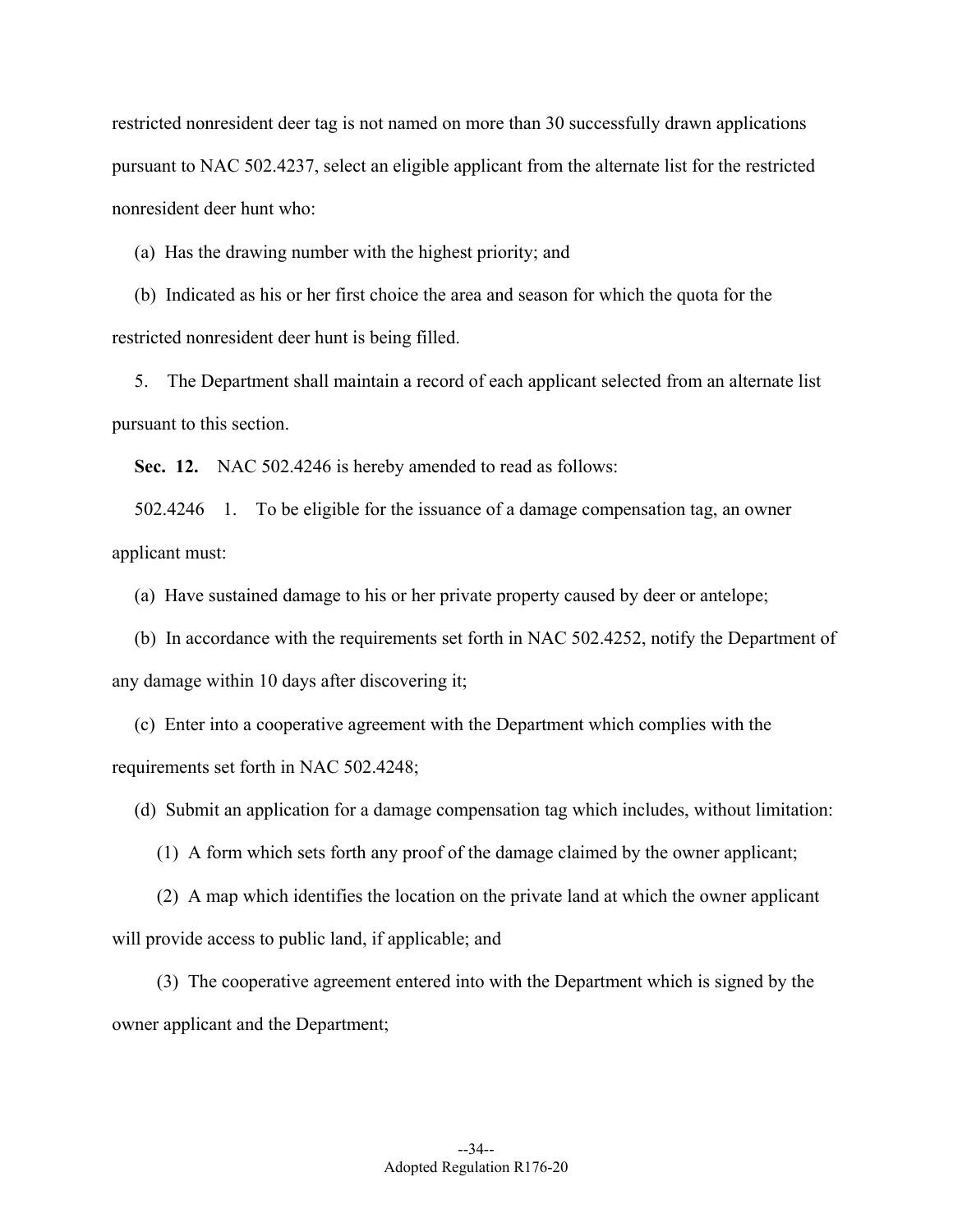(e) Cooperate with the Department in inspecting the damage and formulating a plan to prevent or mitigate the damage;

(f) Mitigate damages where possible and not feed or bait deer or antelope to attract the animals onto his or her land;

(g) Comply with the requirements of NAC 502.424 to 502.4268, inclusive.

2. **[A]** *Except as otherwise provided in this subsection, a* **separate application must be** made, and a separate cooperative agreement must be entered into, for each request for one or more damage compensation tags made with regard to each separate location on the property of the owner applicant at which damage was sustained. *If the Department is able to conduct an investigation at each separate location on the property of the owner applicant at which the damage was sustained on the same day or consecutive days, a request for one or more damage compensation tags for multiple locations may be submitted on the same application and one cooperative agreement may be entered into for the multiple locations.* 

**Sec. 13.** NAC 502.440 is hereby amended to read as follows:

502.440 1. An application for a taxidermist license may be obtained from any office of the Department. The applicant shall include on his or her application:

(a) The applicant's name, physical and mailing addresses, and telephone number;

(b) The name and telephone number of the applicant's taxidermic business and, if different from the applicant's physical address, the address from which taxidermic services will be provided;

(c) Whether or not the taxidermic services are provided for compensation;

(d) If the applicant must possess a federal taxidermist permit, a copy of the permit or proof satisfactory to the Department that federal approval of such a permit is pending;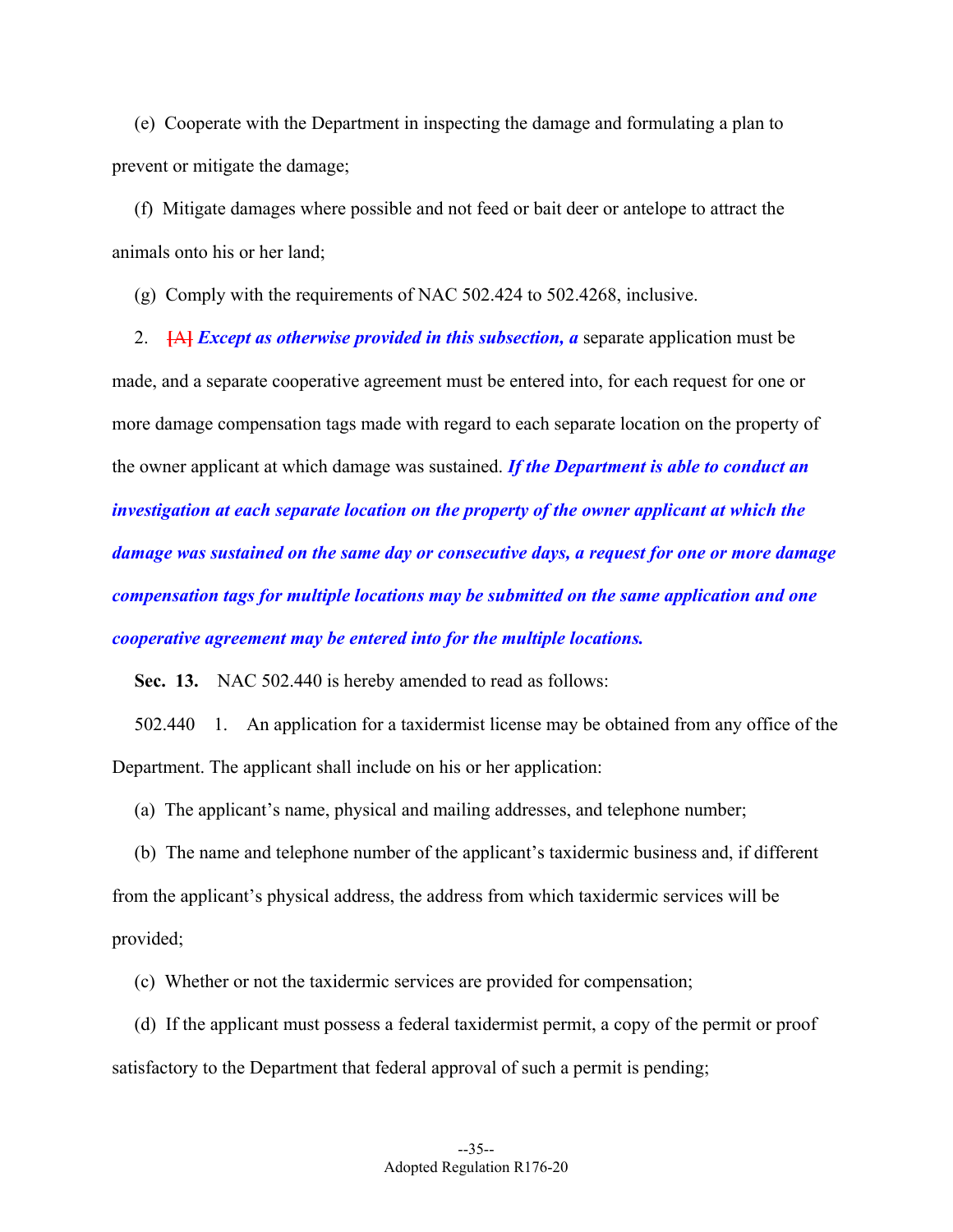(e) The name of each state in which the applicant holds or has held a taxidermist license or permit to perform taxidermic services;

(f) If the applicant has been convicted of violating the laws or regulations relating to taxidermy or commercialization of wildlife of any state or the United States Fish and Wildlife Service within the 5 years immediately preceding the date of the application, a description of each violation, a description of the penalty imposed for each violation and the name of the state in which the conviction occurred;

(g) Whether, at the time of the application, the privileges granted to the applicant by another state or the United States Fish and Wildlife Service relating to taxidermy are suspended or revoked; and

(h) The applicant's signature and the date on which he or she signed the application.

2. A taxidermist license issued by the Department pending the issuance of a federal permit to perform taxidermic services on:

(a) A migratory bird that is protected by the Migratory Bird Treaty Act, as amended, 16 U.S.C. §§ 703 et seq.; or

 and Wildlife Service, (b) A species of wildlife that is listed as threatened or endangered by the United States Fish

 $\rightarrow$  is not valid for the purposes of performing taxidermic services on the migratory bird or the endangered or threatened species until the federal permit has been issued by the United States Fish and Wildlife Service to the licensee.

3. A completed application and required fees must be submitted to the Department.

4. An annual taxidermist license expires on June 30 of each year. *On the earlier of the date that the taxidermist submits his or her application for the renewal of a taxidermist license or*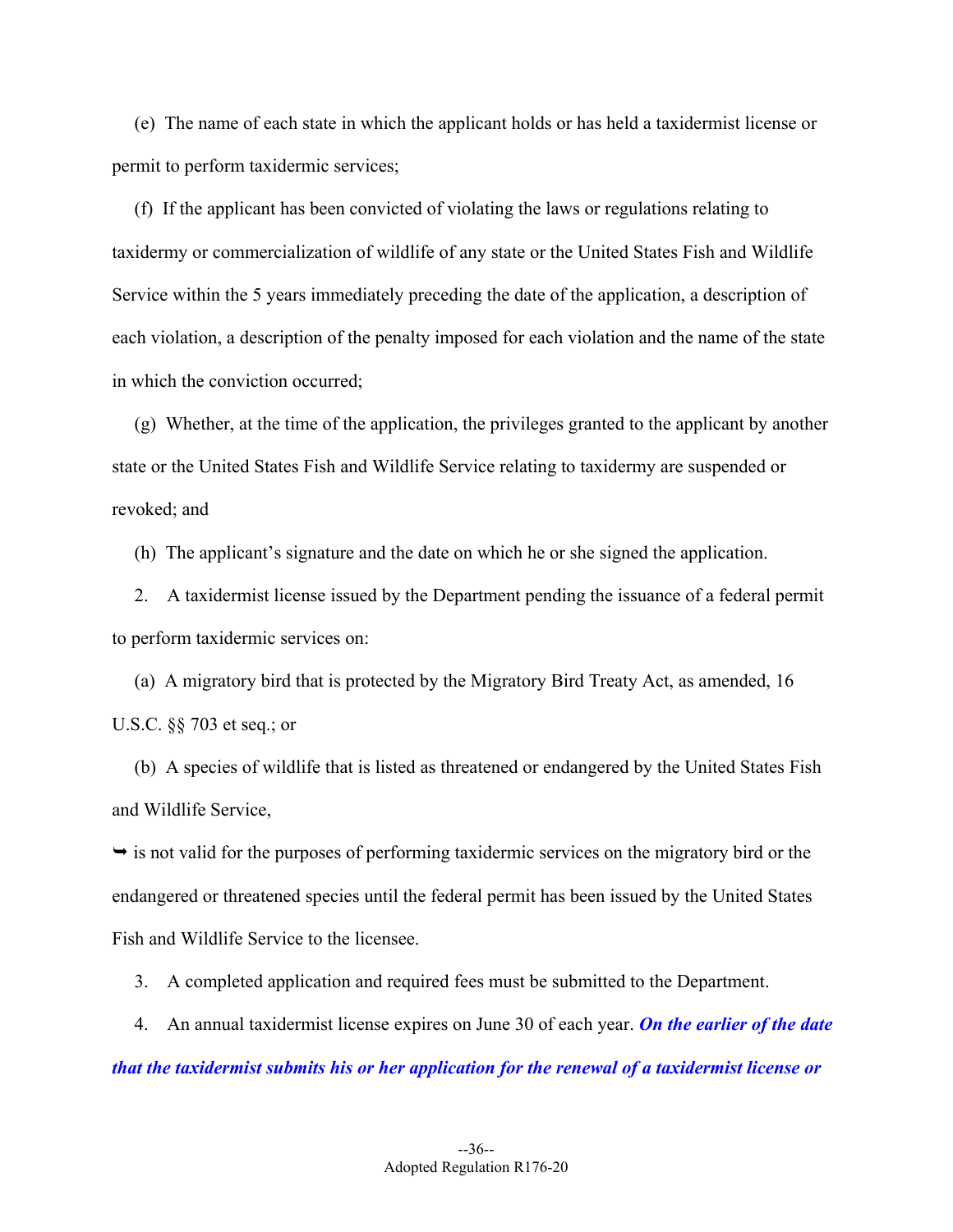*June 30, the taxidermist shall, pursuant to NAC 502.455, submit to the Department the taxidermist's records for the previous licensing year.* If an application for the renewal of a taxidermist license is not received by the Department on or before June 30, taxidermic items in the possession of a taxidermist shall be deemed to be unlawfully possessed and are subject to seizure by the Department, and the taxidermist will be considered to be practicing taxidermy without a license. If an application for the renewal of a taxidermist license is received by the Department on or before June 30, the license will remain in effect until the Department completes its review of the application and renews or denies the application to renew the taxidermist license.

**Sec. 14.** NAC 502.455 is hereby amended to read as follows:

502.455 1. A person licensed as a taxidermist in Nevada shall maintain accurate written or computerized records, on a form provided by the Department or in a format which is substantially similar to that form, for each licensing year which show:

(a) The name, telephone number and physical and mailing address of each person from whom wildlife or parts, nests or eggs of wildlife, upon which taxidermic services were performed, were received.

(b) The name, telephone number and physical and mailing address of each person to whom wildlife or parts, nests or eggs of wildlife, upon which taxidermic services were performed, were delivered.

(c) An accurate description of the taxidermic item, including the species and parts thereof received.

(d) Except as otherwise provided in subsection 3 and if required for the species of wildlife received, the number of the tag, seal or permit.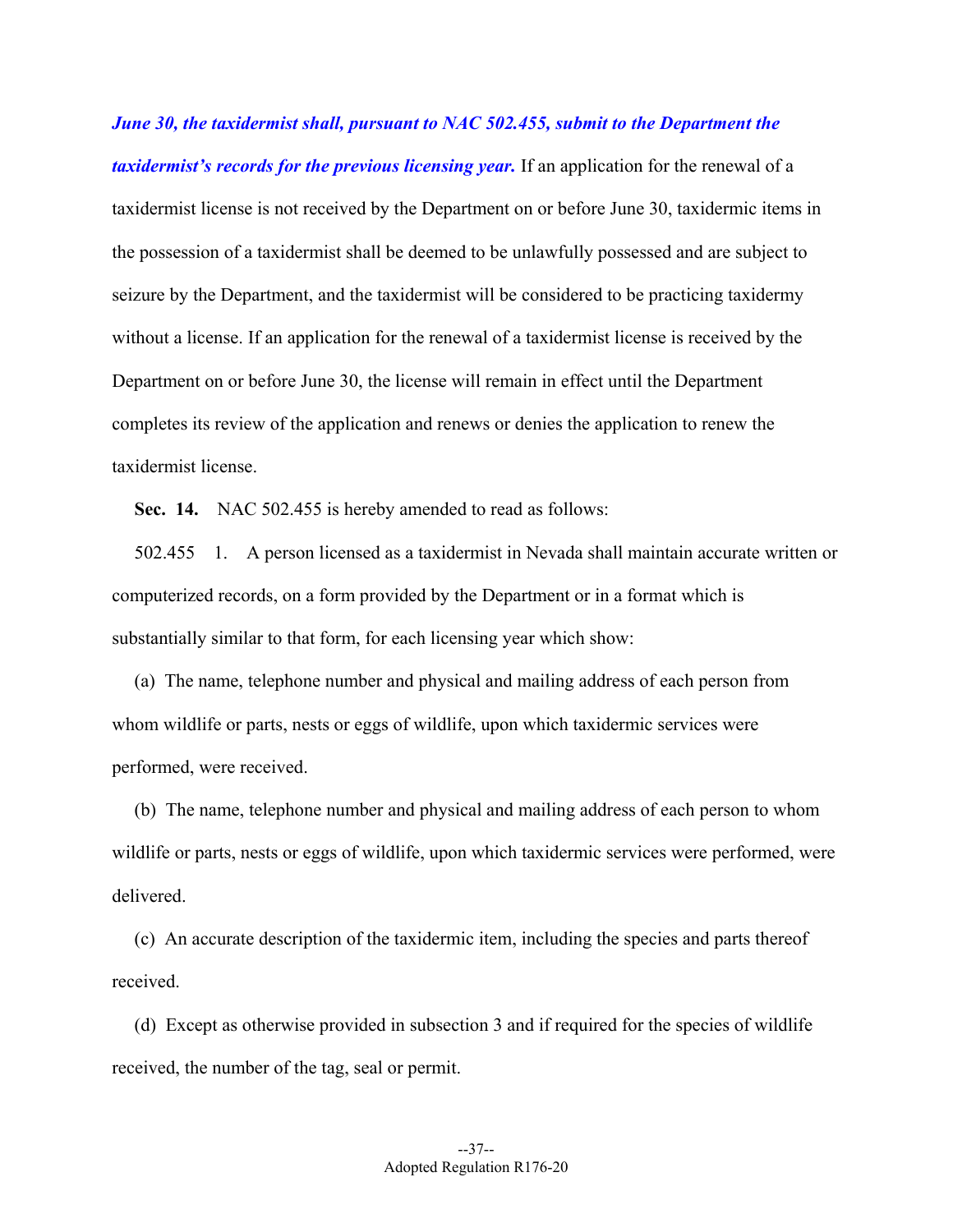(e) The date on which the taxidermist receives the taxidermic item and the date on which that item is returned to its owner.

 $\rightarrow$  The taxidermist shall record the required information immediately upon receipt and delivery of a taxidermic item, as appropriate.

2. A taxidermist shall:

(a) Immediately upon receipt, label each taxidermic item with a tag that clearly identifies the owner of the item. The tag may be removed from the item only during the actual performance of taxidermic services on the item. The tag must be reattached to the item when the taxidermic service is not being performed. Once the taxidermic services are completed on the taxidermic item, the tag must be reattached and remain attached to the item until the item is delivered to or claimed by the owner of the item.

(b) **[**If required by the Department, submit**]** *Submit* a copy of the taxidermist's records for the previous licensing year to the Department **[**at the end of each licensing year.**]** *on the earlier of the date that the taxidermist submits his or her application for the renewal of his or her taxidermist license pursuant to NAC 502.440 or June 30.* If the records are computerized, the taxidermist shall submit a hard copy of the computerized records to the Department.

(c) Retain the taxidermist's records for a licensing year for at least 2 years after the end of the licensing year to which those records pertain.

(d) During any reasonable hour, upon the request of any agent of the Department authorized to enforce the provisions of title 45 of NRS, present the taxidermist's records kept in accordance with this section and any taxidermic item which the taxidermist is keeping at his or her place of business.